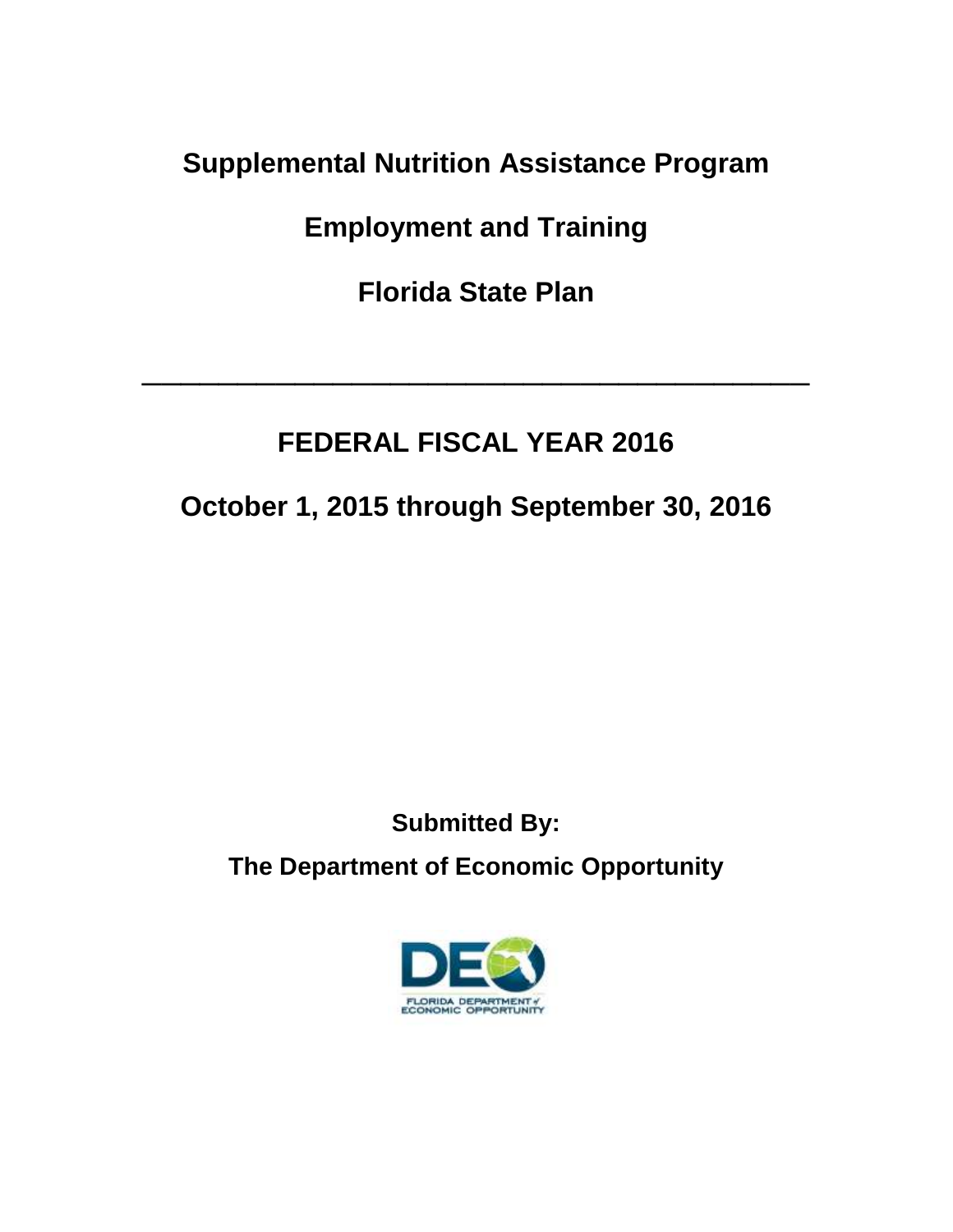**Summary:** Over the past few years, Florida's economy has improved significantly, with unemployment down to 5.5 percent, 900,000 private-sector jobs created, and record levels of job openings. This improved economic climate provides more opportunities to ensure that all Floridians can get and keep gainful employment.

The federal Personal Responsibility and Work Opportunity Reconciliation Act of 1996 requires able-bodied adults without dependents (ABAWDs) to engage in work-related activities in order to receive Supplemental Nutrition Assistance Program (SNAP) benefits. During times of high unemployment, this federal requirement can be waived, as has been the case in Florida since 2009. As of 2016, however, Florida's improved economy will make it ineligible for the statewide ABAWD waiver from the federal government. According to the U.S. Department of Agriculture, the vast majority of states with statewide waivers will expire by early 2016. Additionally, during the 2015 session, the Florida Legislature enacted a bill that requires the state to obtain authorization from the Legislature before seeking to apply for any waiver of work requirements. Therefore, effective January 1, 2016, Florida will enforce time limits for ABAWDs and require that all ABAWDS participate in Florida's E&T program in all 67 counties.

The purpose of SNAP is to help families in need while transitioning individuals to selfsufficiency. The CareerSource Florida system is well-equipped to assist in this process, giving individuals the benefit of training and on-the-job experience. ABAWDs can meet work requirements in a variety of ways, including: working twenty hours or more on average per week; participating in job search in combination with other allowable activities, occupational skills training, on-the-job training, adult education and literacy, vocational or technical training, or other educational programs; participating in work experience programs at public and private sector employers; or volunteering.

Of the 3.7 million individuals currently receiving SNAP benefits in Florida, about 563, 507 are classified as ABAWDs. The 3-month time limits does not apply to individuals who are: under 18 or 50 years of age or over, medically certified as physically or mentally unfit for employment, responsible for a dependent child or residing in a household where a household member is under age 18, exempt from SNAP work requirements or pregnant.

## **Part I – Summary of State Supplemental Nutrition Assistance Program (SNAP) Employment and Training (E&T) Program**

## **A. Abstract of the State E&T Program**

Florida's SNAP E&T Program is designed to help SNAP participants gain skills, training, and/or work experience that will increase their ability to move directly into employment. In July 2009, Florida implemented a voluntary SNAP E&T program. and Nutrition Service (FNS). Volunteer participants are engaged in program components and are not subject to sanctions for not participating. Florida will continue to operate a voluntary E&T program for the first quarter of Federal Fiscal Year (FFY) 2016 (October 1, 2015 – December 31, 2015).

In the participating areas, Florida will continue to operate a voluntary E&T program until December 31, 2015. During that time, participants ages 16 – 39 will receive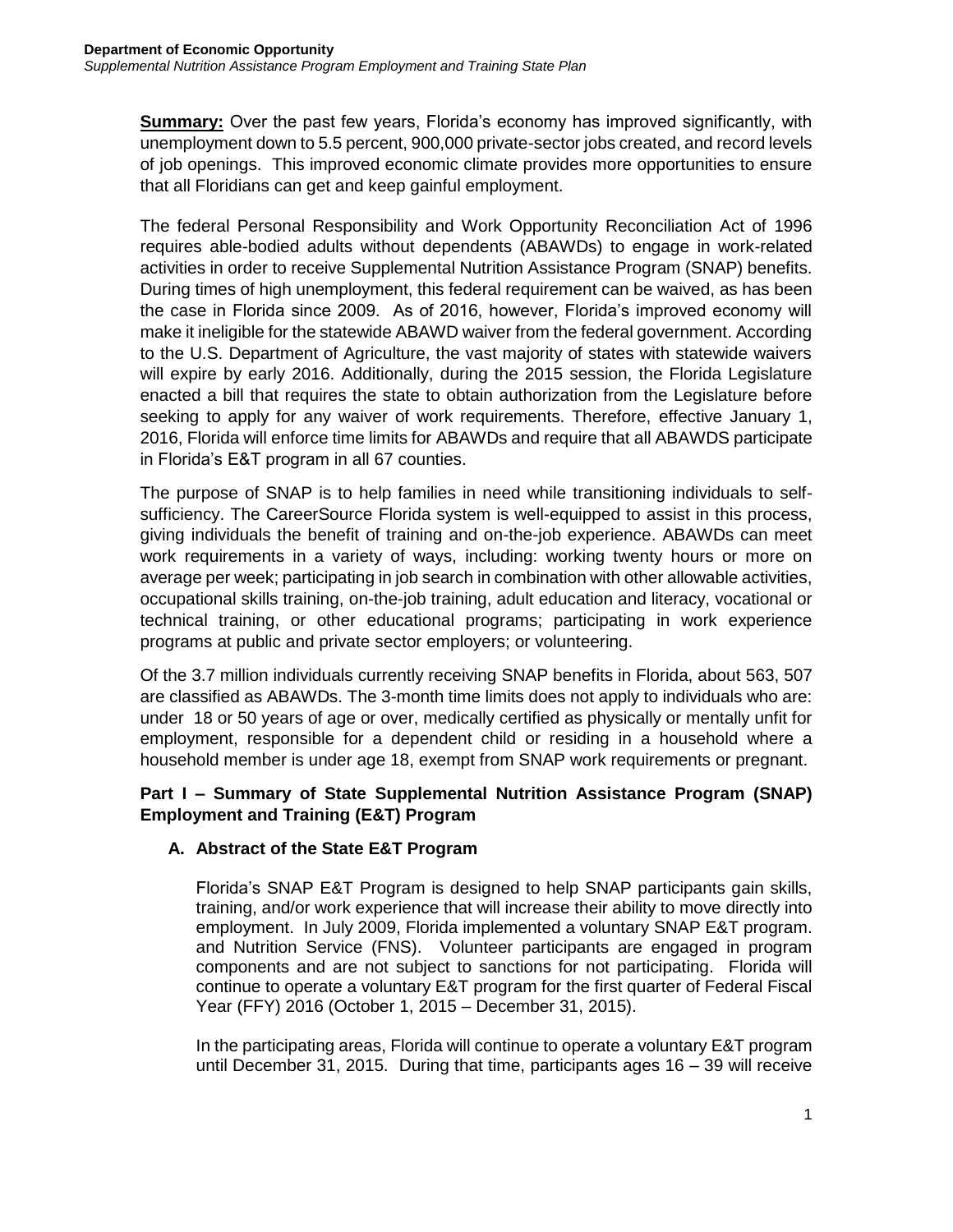a Notice of Voluntary Participation (NOVP) letter inviting them to participate in the E&T program

Effective January 1, 2016, Florida will offer E & T services to all ABAWDs who are required to meet the work requirements. All eligible ABAWDs will be referred to the DEO E  $&$  T program and will be required to participate in E  $&$  T qualifying components as a condition of receiving SNAP benefits.

## **1. Program Change**

Effective January 1, 2016, Florida will begin to offer E & T qualifying components to all referred ABAWDs. The Department of Economic Opportunity (DEO) will send ABAWDs, ages 18 – 49, a Notice of Mandatory Participation (NOMP) with instructions on how to engage in the program as a condition of receiving SNAP benefits. If the participant does not respond to the NOMP within ten days, DEO will send the Department of Children and Families (DCF) a noncompliance record. DCF will inform participants, through a Notice of Adverse Action (NOAA), that they have a certain period of time to comply. The NOAA will contain information on how the ABAWD can comply. If the ABAWD fails to engage with the E & T program by a specific date, DCF will impose sanctions for failure to comply with program requirements.

Components offered in the voluntary SNAP E&T program through December 31, 2015, include Job Search, Job Search Training, Work Experience, Self-Initiated Work Experience, Education, Vocational Training, and services offered through the Workforce Innovation and Opportunity Act (WIOA) and Trade Adjustment Assistance (TAA) programs.

Components offered effective January 1, 2016 will include Workfare, Work Experience, Self-Initiated Work Experience, Education and Training, and services offered through the WIOA and TAA programs.

## **2. ABAWD Population**

Effective January 1, 2016, nonexempt household members, defined in 7 CFR 273.7, will be required to register for work and only those meeting the ABAWD criteria will be required to participate in the SNAP E&T program. Of the 3.7 million individuals currently receiving SNAP benefits in Florida, about 7.8 percent are classified as ABAWDs. It is estimated that between January 1 and September 30, 2016, the State of Florida will make outreach efforts to approximately 563,507 ABAWDs.

Currently, Florida does not qualify for any fifteen percent ABAWD exemptions. Therefore, effective January 1, 2016 all 24 Local Workforce Development Areas (LWDBs), covering 67 counties, will be required to provide SNAP E&T services to ABAWDs. Further, in 2015, the Florida Legislature passed a law requiring legislative authorization to waive participation in the mandatory SNAP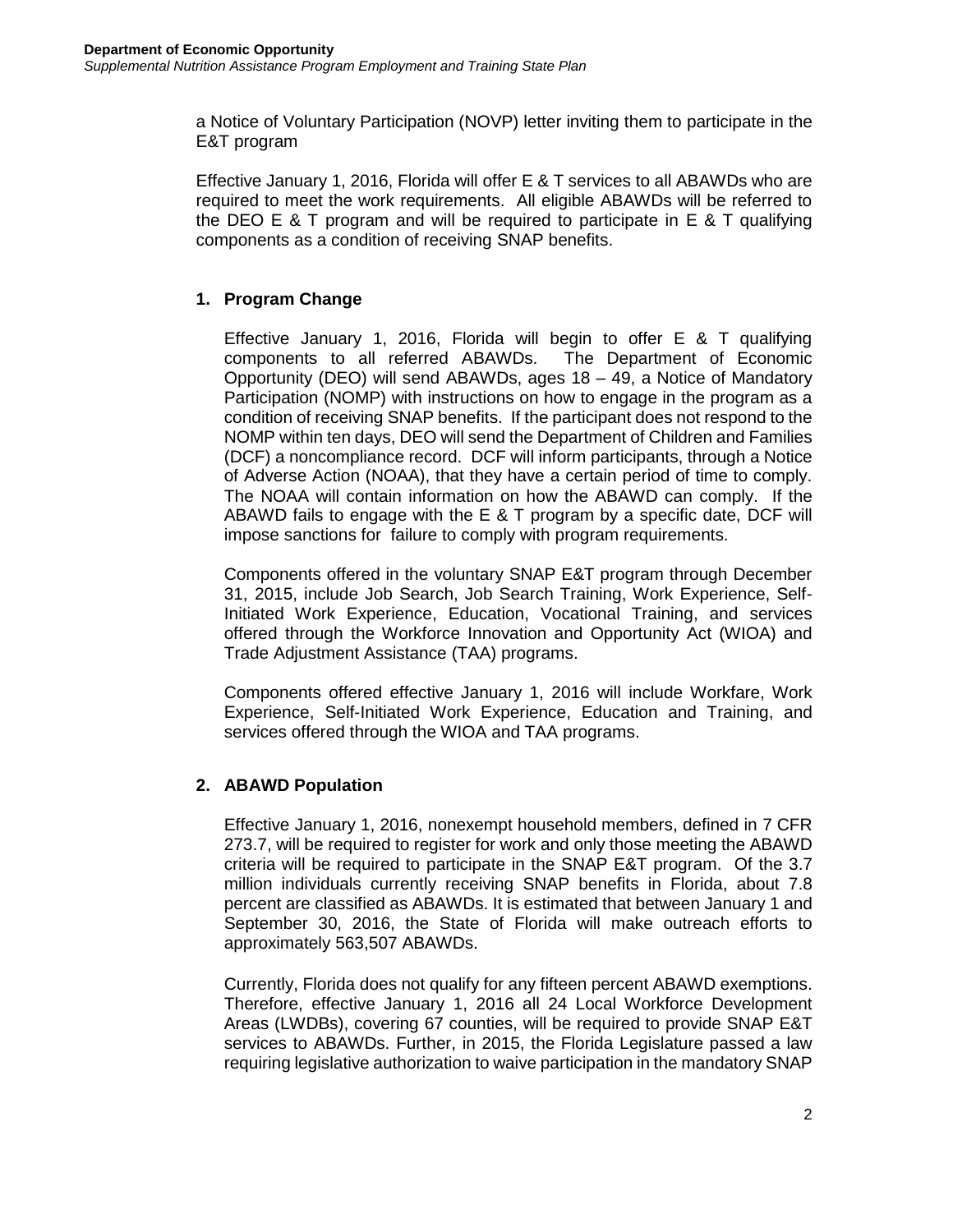E&T program. At this time, no such waiver has been authorized, therefore all LWDBs will offer the E&T program to all ABAWDs.



## **3. Additional Allocation for "Pledge States"**

• The State's Pledge

Florida will not be operating under a pledge state status.

Estimated Cost of Fulfilling the Pledge

\$0

 A Description of Management Controls in Place to Meet Pledge Requirements

N/A

 A Discussion of Florida's Capacity and Ability to Serve At-Risk ABAWDs

N/A

Information about the size and special needs of its ABAWD population

N/A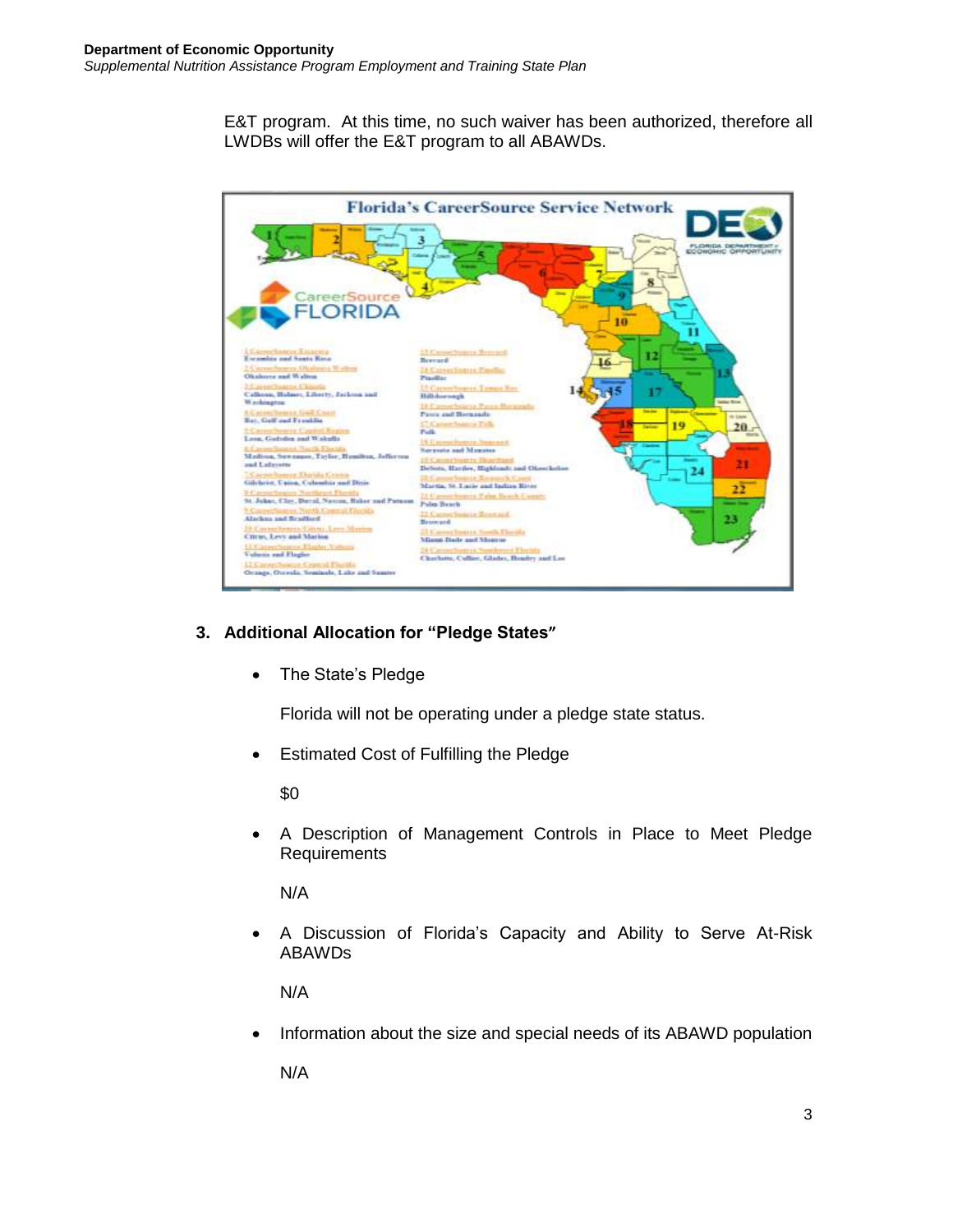• Information about the Education, Training, and Workfare Components Florida is offering

N/A

## **4. Program Components**

According to both federal law and the Handbook issued by the United States Department of Agriculture (USDA), program components must be meaningful and enhance the employability of individual SNAP recipients. Florida's integrated workforce system is designed to engage job seekers, including ABAWDs, in activities that develop job skills, enhance employability, and connect them to employment opportunities.

LWDBs are responsible for delivery of SNAP E&T program services. Each LWDB will describe components available in the local workforce development area through local operating procedures. Components and services may be limited or vary by area based on funding availability; however, each area will offer program services that allow ABAWDs to satisfy their work requirements to maintain eligibility for food assistance. ABAWDs can meet the work requirement by working 20 hours per week, complying with a work program for 20 hours per week, or any combination of working and a work program for 20 hours per week, or by participating in workfare.

## Voluntary Program Components (through December 31, 2015)

- 1. Job Search
- 2. Job Search Training
- 3. Work Experience
- 4. Self-Initiated Work Experience
- 5. Vocational Training
- 6. Education
- 7. Workforce Investment Opportunity Act/Trade Adjustment Act (WIOA/TAA)

## Mandatory ABAWD Program Components (effective January 1, 2016)

- 1. Workfare
	- Job Search (not to exceed 30 days after initial referral)
	- Job Search Training (not to exceed 30 days after initial referral)
- 2. Work Experience
	- Work Experience combined with job search
	- Work Experience combined with job search training
	- Work Experience combined with education
	- Work Experience combined with training
	- Work Experience combined with WIOA/TAA activities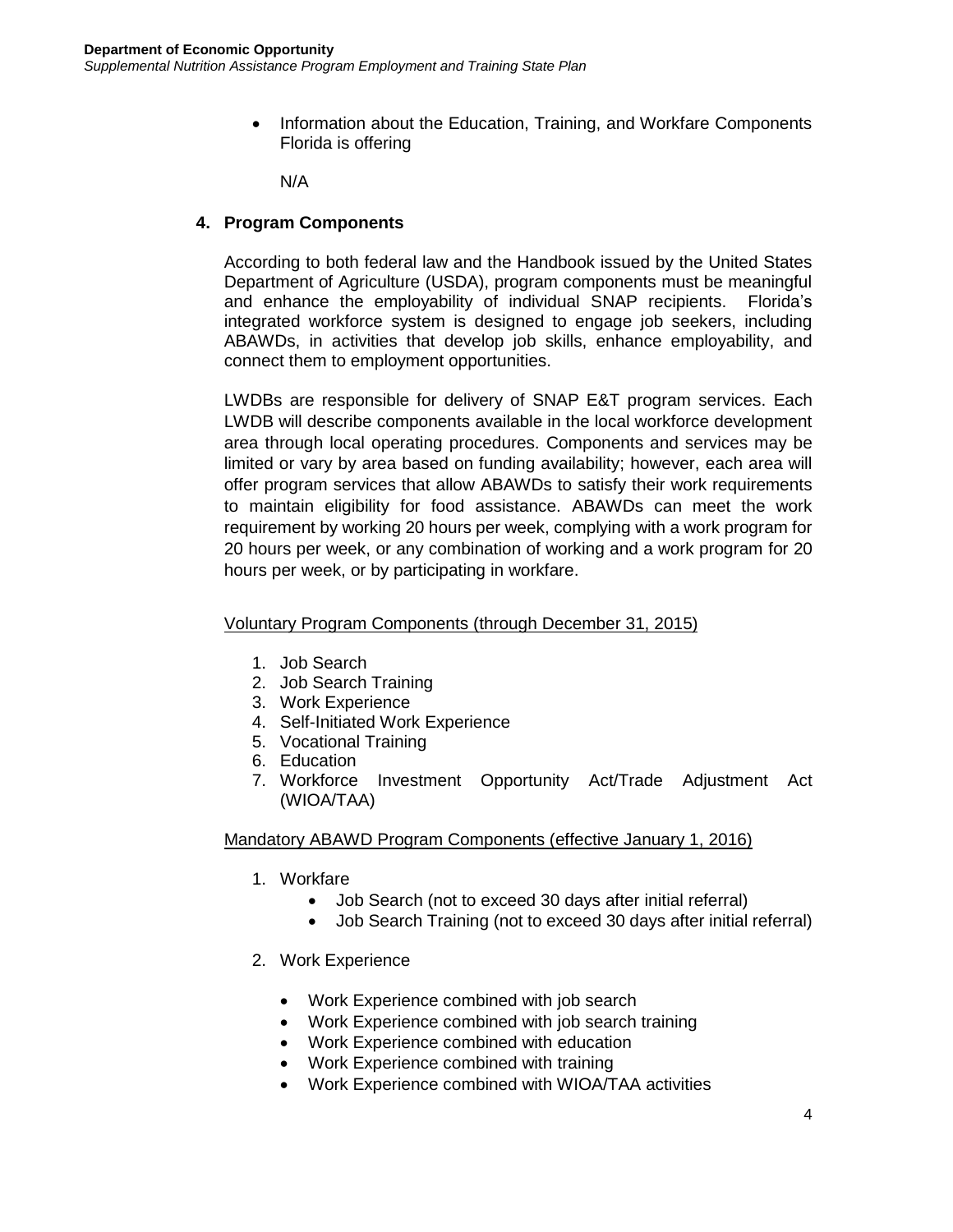- 3. Self-Initiated Work Experience
	- Self-initiated Work Experience combined with job search
	- Self-initiated Work Experience combined with job search training
	- Self-initiated Work Experience combined education
	- Self-initiated Work Experience combined with training
	- Self-initiated Work Experience combined with WIOA/TAA activities
- 4. Education and Training

## **Education**

- Adult Basic Education
- Remedial education
- High school completion or General Education Development
- Post-secondary education
- Education combined with job search
- Education combined with job search training
- English for Speakers of Other Languages

## **Training**

- Vocational training
- Training combined with job search
- Training combined with job search training
- Workforce Innovation Opportunity Act program
- Trade Adjustment Assistance program

Each LWDB will determine and document in its local plan components that will be available in the local area. DEO will ensure that each LWDB offers qualifying components to meet the needs of ABAWDs to satisfy the work requirements.

When operating a program serving ABAWDs, SNAP E&T will focus on assisting ABAWDs in meeting their work participation requirements in order to ensure continued program access for compliant individuals. Per 7 CFR 273.24, ABAWDs will meet the work requirements by:

- $\checkmark$  Working 20 hours per week\*
- $\checkmark$  Participating in and complying with the requirements of a work program 20 hours per week
- $\checkmark$  Performing any combination of work and participation in a work program for a total of 20 hours per week
- $\checkmark$  Participating in and complying with a workfare program

\* For purposes of this provision, 20 hours a week averaged monthly means 80 hours a month.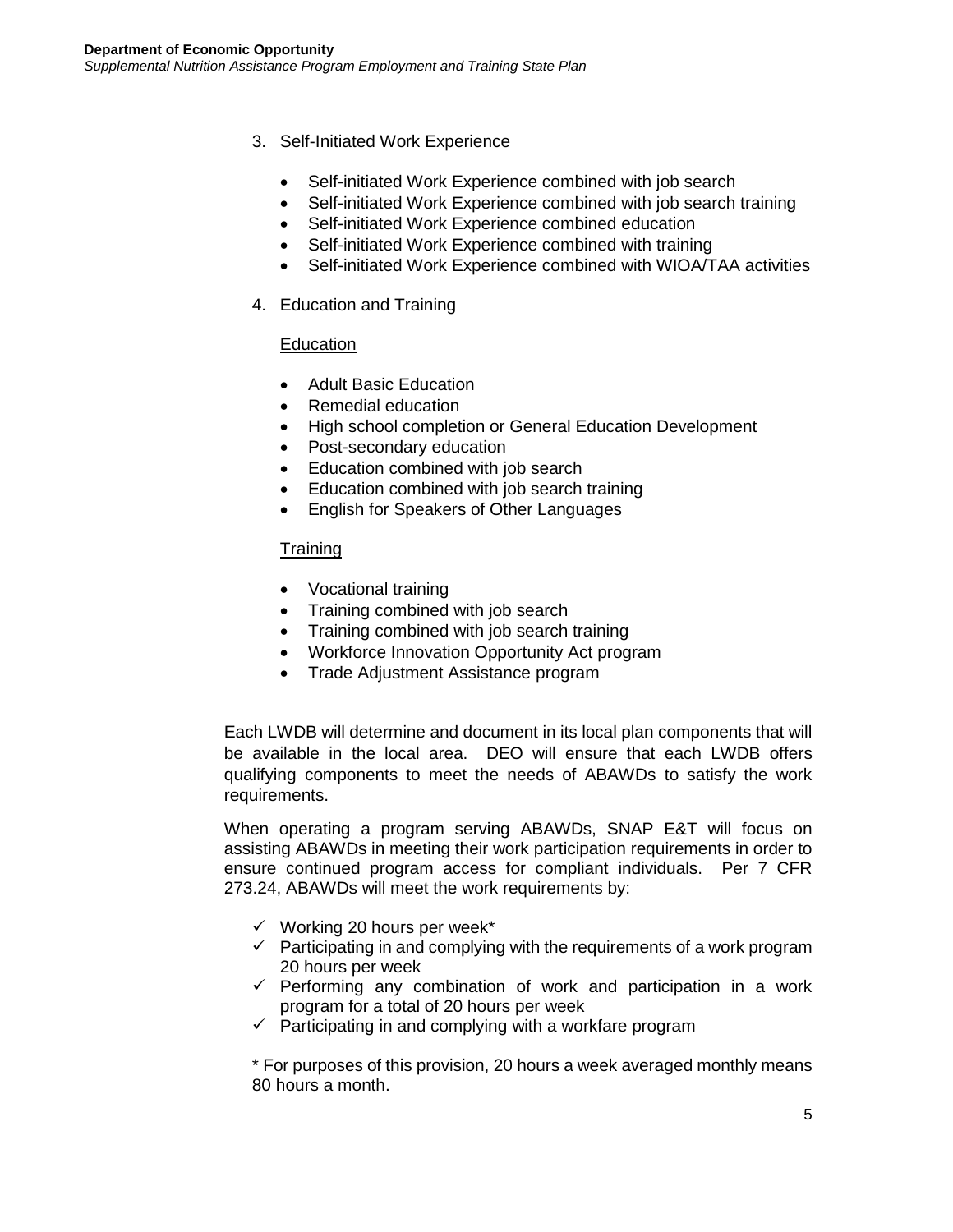Employment by definition is not a component of the SNAP E&T program, but it is the desired outcome. When an employed participant is referred to the SNAP E&T Program or if he or she gains employment while in the program, the job is recorded in the One-Stop Service Tracking (OSST) system. If the individual is employed only part-time, an assessment is completed to identify the reason for part-time employment. Employed participants are assigned to activities, as appropriate, for a specified number of hours. If an employed participant is assigned to work experience or self-initiated work experience, those hours assigned for work experience or self-initiated work experience shall not exceed the result of the benefit calculation. The total required hours in employment and these components will not exceed 120 hours per month.

The calculation used to determine the required hours of participation is the household's SNAP allotment, divided by the state minimum wage. The result is further divided by the number of SNAP participants in the household. If an employed participant is assigned to education/training, the total hours assigned in this component plus those in employment must be a minimum of 80 hours per month and shall not exceed 120 hours per month.

SNAP staff will obtain and maintain verification of component participation, as well as employment verification, to ensure the participant is engaged in the appropriate number of hours in SNAP E&T components. DCF is responsible for identifying and tracking ABAWD time-limited months. The on-going participation verification conducted by LWDBs will not be used to identify timelimited months for ABAWDs when the program becomes mandatory on January 1, 2016.

## **5. Sequencing of Components**

## Orientation and Assessment

Each ABAWD will complete an online orientation and assessment. Orientation is an activity for new or reopened referrals. Orientation is required if there have been significant program changes since the participant last attended, regardless of the time frame.

The assessment will identify the participant's strengths and skills to assist in the development of employment goals. Based on the assessment results, OSST will recommend the most appropriate component/activity for the SNAP program participant. Participants may complete orientation and the assessment in one of three ways: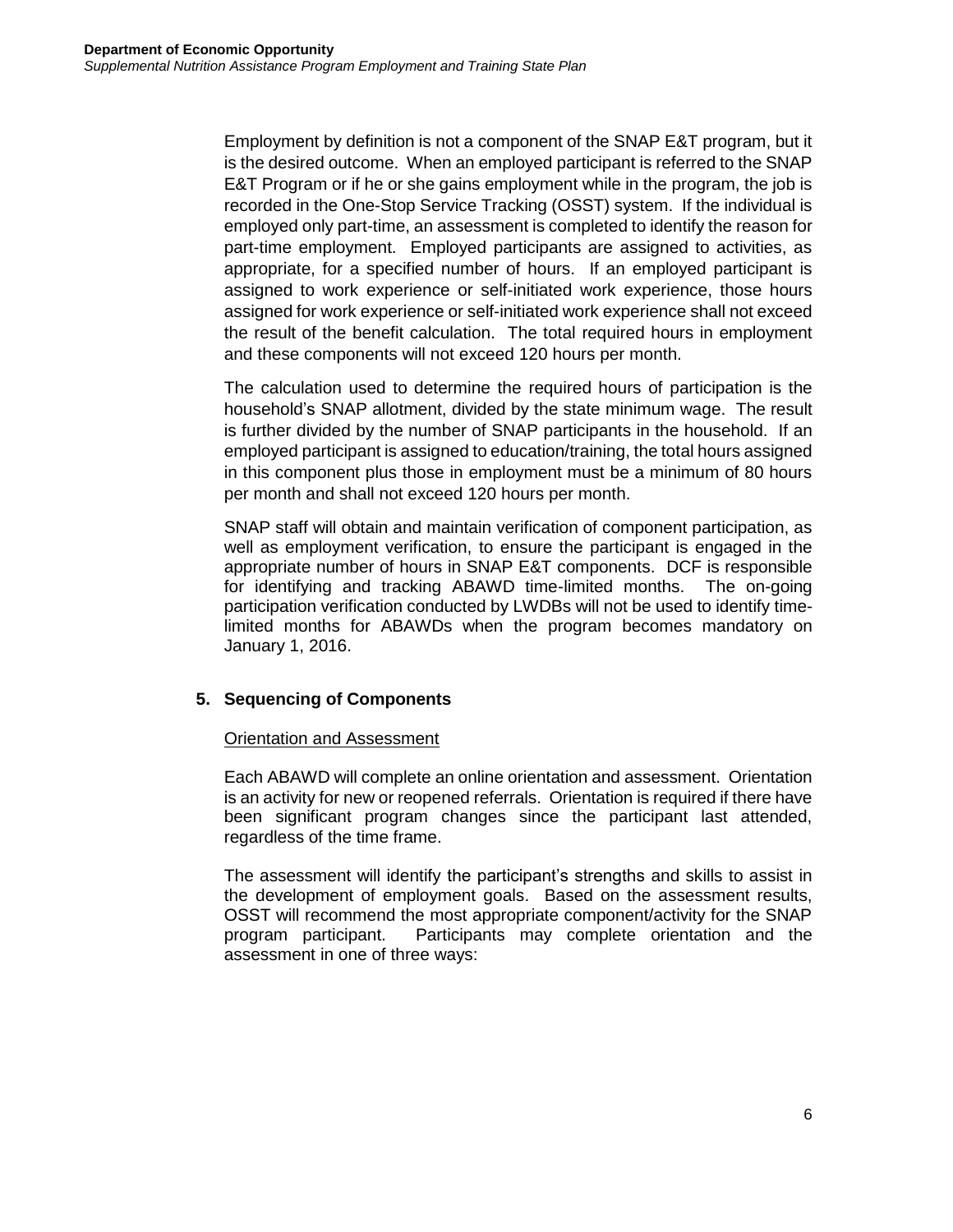- 1. Online by logging into the OSST system client or participant site to attend and complete a self-directed online session.
- 2. On-site by attending is a live orientation session offered at the local career center.
- 3. Combination by attending a live group session in which the attendees are walked through the steps of completing the online session at a local career center with a classroom proctor or live assistant.

Participants attending live orientation and combination sessions must be provided with a grievance and complaint/Equal Employment Opportunity (EEO) form. The form must be signed, dated, and retained in the participant's case file. Participants completing the orientation and assessment online must be provided with a grievance/EEO form at the first appointment with a case manager. The form must be signed, dated, and retained in the case file.

#### ABAWDs

Effective January 1, 2016, upon completion of orientation and assessment, ABAWDs may be required to complete a job search training curriculum or job search as part of their workfare assignment. LWDBs will determine the delivery of these components within the first 30 days. ABAWDs will be required to complete this activity, along with orientation and assessment, within 30 days of initial referral from DCF. LWDBs have the ability to outline the process of engagement including a specific sequence of components in their local operating procedures.

## **6. Other Employment Programs**

The Welfare Transition (WT) program is Florida's work program designed to engage work-eligible Temporary Assistance for Needy Families funded cash assistance recipients (under Title IV-A of the Social Security Act) in a plan that moves the family from welfare to work. The WT and SNAP E&T programs are operated under the same administrative structure and share resources, including access to employer services, job seeker services, and the OSST system.

## **7. Workforce Development System**

The following information is located on the [CareerSource Florida](http://careersourceflorida.com/) website. The information was designed to explain how Florida's workforce system was created and how the system currently operates.

CareerSource Florida (formerly Workforce Florida, Inc.) was created with the passage of the Workforce Innovation Act of 2000, Chapter 445, Florida Statutes (F.S.). A [45-member board](file://///awifs/workservices/1D.%20-%20Prog.%20Guidance-QA/Fay) appointed by the Governor oversees and monitors the administration of the state's workforce policy, programs, and services carried out by the 24 business-led [LWDBs](file://///awifs/workservices/1D.%20-%20Prog.%20Guidance-QA/Fay) and DEO. Services are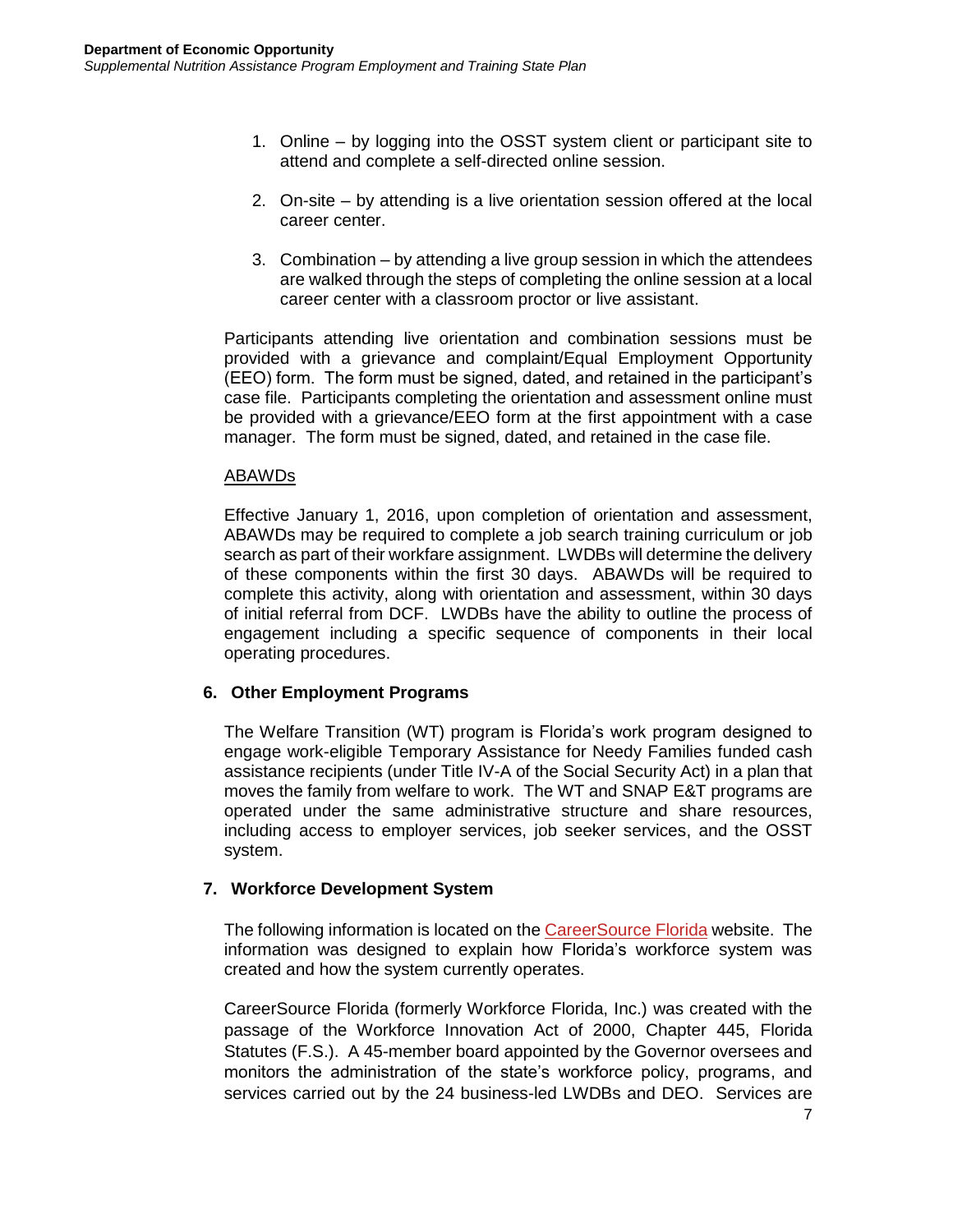provided at nearly 100 career centers. This approach to workforce development in Florida is illustrated in the model below.



While CareerSource Florida provides policy, planning, and oversight at the state level, the 24 LWDBs are responsible for implementing programs in their communities. Each LWDB has performance measures and contracts to provide accountability; however, the choice of initiatives and programs are under the local board's control unless the program is required by federal or state law. This allows programs to respond to the economic and business needs of each area of the state.

## **CareerSource Florida Career Centers**

Workforce development services in Florida are available primarily through a system of career centers designed to provide easy access to diverse services including job placement and training and special support services.

Florida's career center network was established to bring all workforce programs including welfare transition programs together under one physical or "virtual" roof to simplify and improve access for employers seeking qualified workers or training programs for their existing employees and job seekers.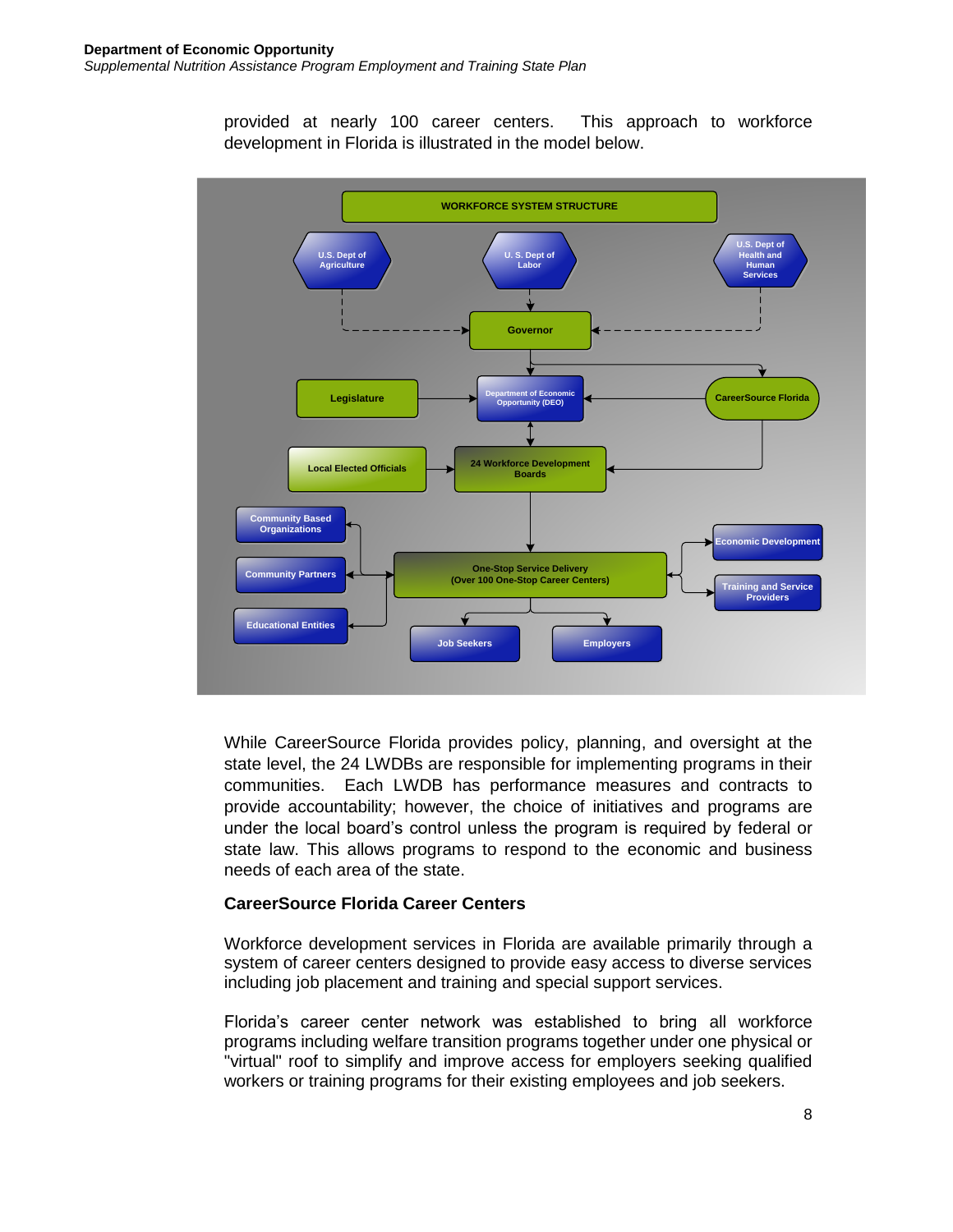Currently, there are career centers throughout Florida managed by local workforce development areas. Some are full-service centers providing direct access to a comprehensive array of programs at a single location, while others are satellite facilities capable of providing referrals or electronic access. Florida's career centers are affiliated statewide through the [CareerSource](https://www.employflorida.com/vosnet/Default.aspx)  Florida brand.

As specified in Chapter 445, F.S., E&T program activities are a required part of the workforce system. [CareerSource F](https://www.employflorida.com/vosnet/Default.aspx)lorida provides oversight and policy direction to ensure that workforce programs, including the SNAP E&T program. DEO provides administrative oversight for the workforce programs. Workforce programs including SNAP E&T are implemented locally by the LWDBs and other designated providers.

## **8. Outcome Data**

Currently, Florida collects programmatic data on the engagement of participants in SNAP E&T activities and services provided by program staff through automation and information entered into the OSST System. Florida also collects participation and outcome data and reports this information to the USDA in the FNS 583 report. Florida DEO acknowledges that it will comply with the upcoming FNS requirement to collect and report on specific reporting measures as required.

## **B. Program Components**

- **1. Component Description**
	- **Name of Component:** Workfare
	- **Description of Component:** Workfare is a work component. Upon assignment to workfare, each participant may be required to complete a maximum of 30 days of upfront job search and/or job search training. Job search and job search training are stand-alone activities under the voluntary program. However, when serving ABAWDs, assignment to job search and job search training is limited to the first 30 days upon assignment to the workfare component. After the initial 30 days, job search and job search training may be combined with other allowable components but is limited to less than half of the required hours.

## Job Search

Job searches may be conducted independently or in a group setting. Job search activities in the career centers or satellite offices are an integrated part of the workforce system. There are many tools available to individuals who are looking for work, even if they cannot go to a physical office site. Job search activities include: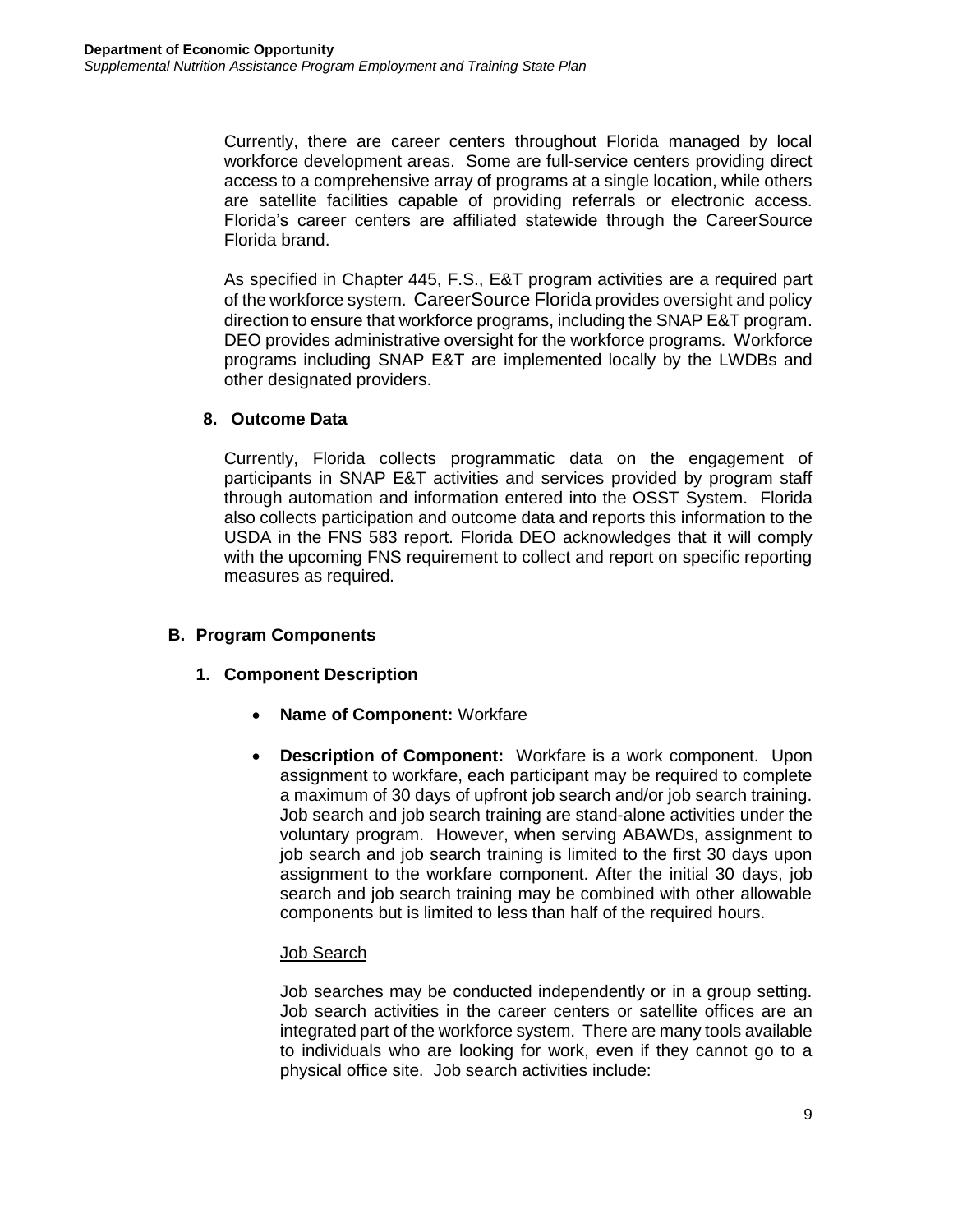- o Completing applications.
- o Submitting resumes.
- o Meeting with job developers for referrals to employers.
- o Contacting employers about job opportunities.
- o Attending interviews.
- o Going to job fairs.
- o Other activities directly related to securing employment, such as searching for jobs using the internet.

Job searches will be recorded on a job search report form or in Employ Florida Marketplace (EFM), which is Florida's labor exchange system. The data from EFM may be used to verify the number of job search contacts that were made or the time spent in job search activities for the time period in question. Participants will be given credit on a one to one ratio for job search contacts. This means for every job search entry logged on a job search form or tracked using EFM will count for one hour of job search credit.

According to 7 CFR 273.7, the state agency should not establish a continuous, year-round job search requirement. If a reasonable period of job search does not result in employment, placing the individual in a training or education component to improve job skills will likely be more productive. To meet this requirement, job search as an activity will not be a "year round" activity. LWDBs will address in local operating procedures:

- o The local time limits associated with job search as an activity.
- o How participants will be assessed for engagement in an activity if employment is not secured.
- o When participants will be assessed for engagement in another activity if employment is not secured.

In Florida, employers may post jobs on EFM and look for job seekers with skills that fit a desired job profile by reviewing resumes posted in the EFM system. Job seekers can look for jobs in EFM on any computer or mobile device with internet access. Job seekers needing access to a computer can go to the career centers, as well as community partners to conduct their job search activity. At the career centers, staff members are available to offer personal assistance. Job seekers can:

- o Look for jobs.
- o Apply for jobs.
- o Develop a resume.
- o Update a resume.
- o Post a resume in EFM.

Job seekers can look up information about the labor market in EFM. This information includes emerging occupations, high demand jobs, the type of education and skills required for specific occupations, etc. Job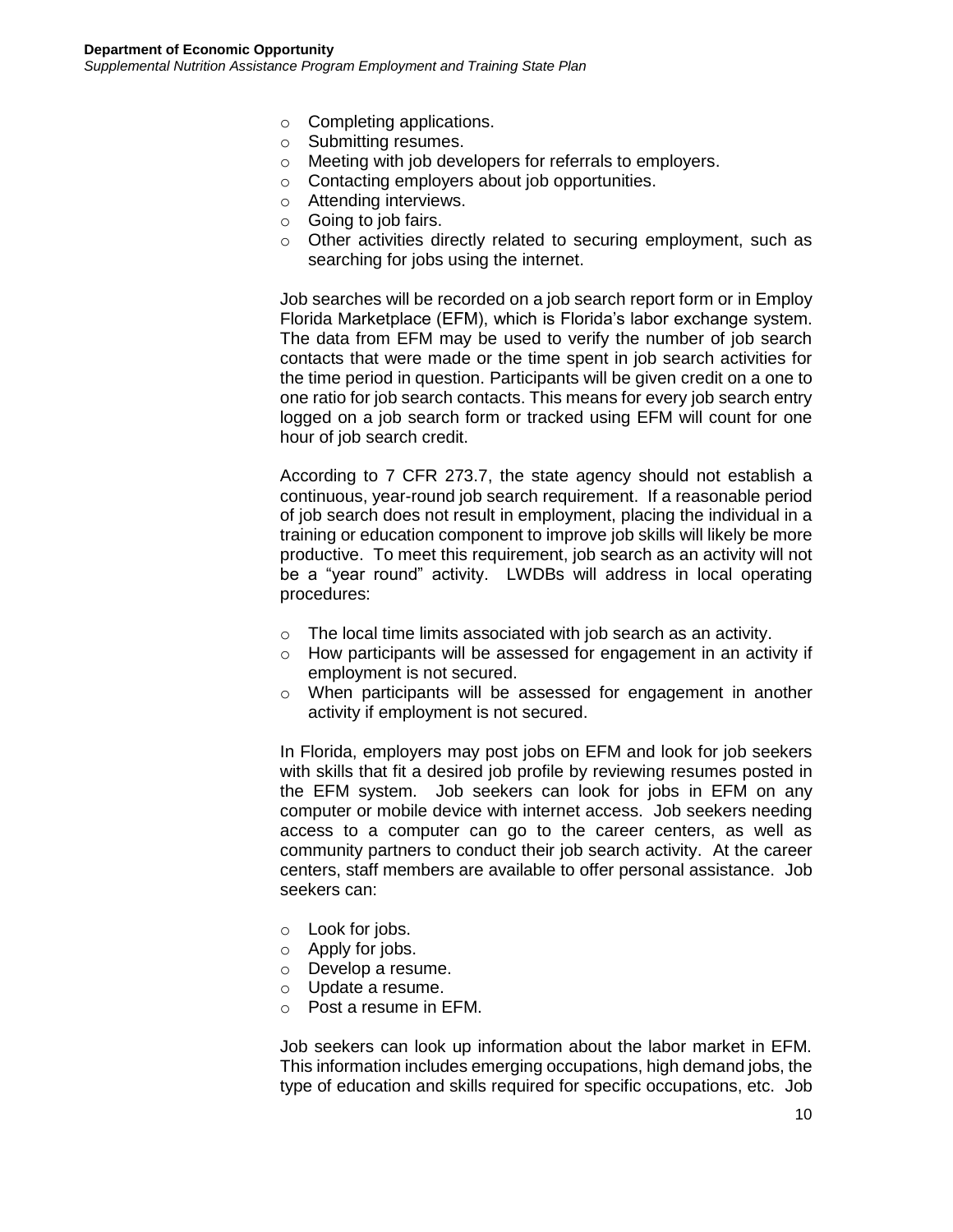seekers also have the ability to begin the career planning process using tools in EFM.

Employment service staff works with employers to ensure job information is timely posted in EFM and also help organize job fairs providing job seekers the ability to directly interface with employers. Staff at the career centers engage job seekers, including food assistance recipients directly by:

- o Finding jobs that are closely aligned with participants' skills and goals.
- o Developing resumes.
- o Applying for work.
- o Referring participants to employers so they can apply for an interview for jobs.

#### Job Search Training

According to 7 CFR 273.7(e) (1)(ii), the job search training program has to provide meaningful assistance to the job seeker, helping improve his or her ability to get a job or employability. Job search training activities are conducted locally based on availability of resources and designed to meet the needs of both employers and job seekers. Under workfare, mandatory ABAWDs can participate in job search training for no more than 30 days. Participants may be given a set schedule to participate in job club activities; this could include a schedule of workshops, classes, or information about on-line classes or computer-based sessions that meet these definitions. They may also be engaged directly by staff in activities that meet these definitions. Participants may also attend classes associated with employability that are available in the community, at educational institutions, etc. Job search training may include (but is not limited to) workshops, sessions or job clubs that address:

- o Employability skills.
- o Life skills (research shows that basic communication and issues with managing barriers to employment are major issues preventing individuals from getting and keeping jobs).
- o Interpersonal skills.
- o Time management.
- o Decision making skills.
- o Basic job seeking skills, e.g., how to complete a paper application, how to complete an Internet-based application, how to approach managers, how to fax a resume, etc.
- o Job retention skills.
- o Interviewing skills.
- o Resume development.
- o Appropriate dress.
- o Career assessments.
- o Career planning.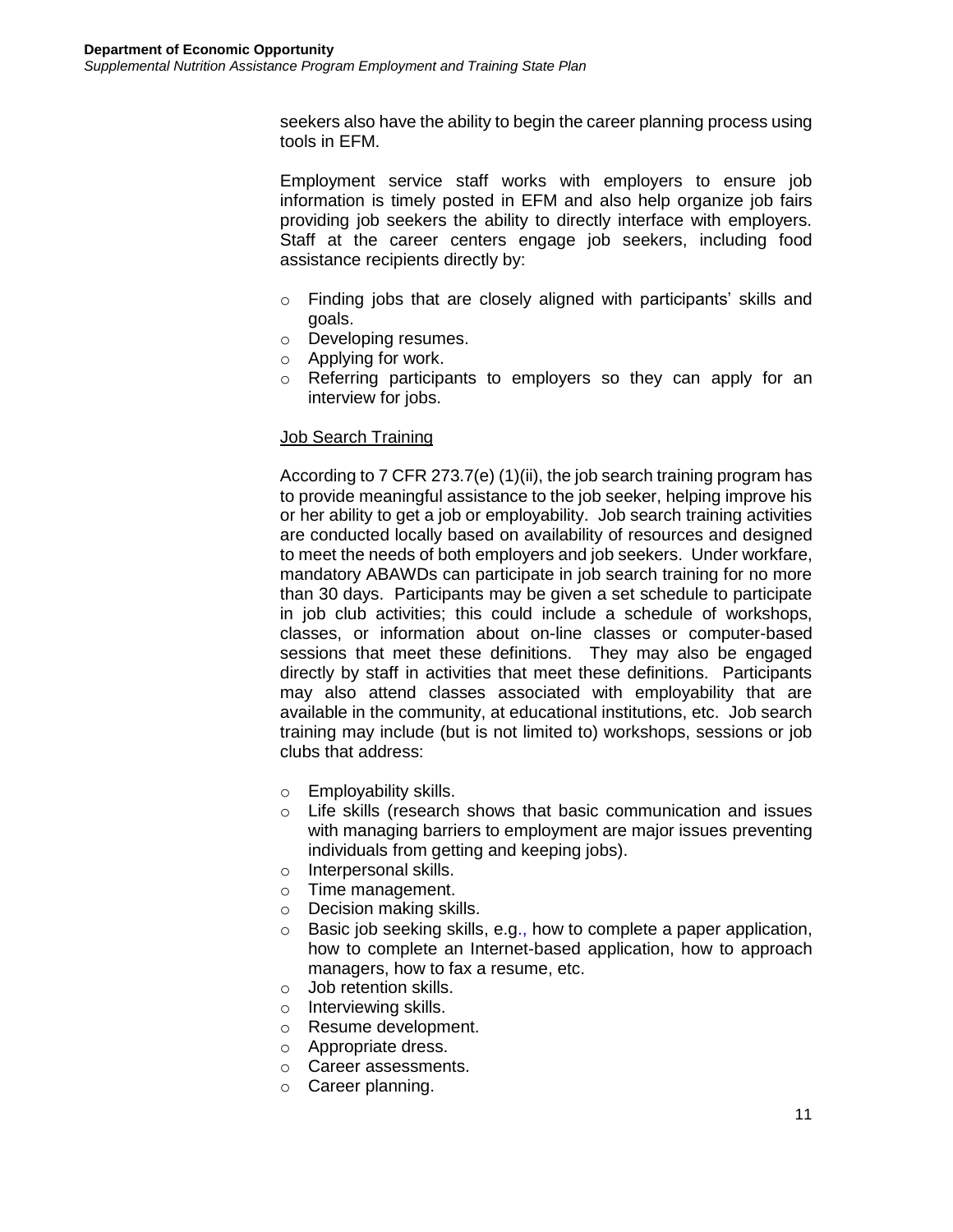- **Type of Component:** This is a work component.
- **Geographic areas covered and variations among local areas:** Each LWDB will establish local operating procedures if the activity will be offered as a component in their region. Depending on the area, hours in this activity may vary.
- **Anticipated number of ABAWDs who will begin the component:** 216,161
- **Anticipated number of non-ABAWD participants, both mandatory and volunteers, who will begin the component:** 2,288
- **Level of participant effort:** Because Florida will continue to operate a voluntary program through December 31, 2015, volunteers are expected to complete ten hours per month in job search. If a volunteer cannot complete all hours due to a limitation, the volunteer can be considered to have met the level of effort. Effective January 1, 2016, ABAWDs are expected to complete less than ten hours per week of job search. An ABAWD may be considered to have met the level of effort if they are unable to meet the required number of hours due to circumstances beyond the individual's control. Examples of these circumstances could include but are not limited to, medical emergencies, illness and natural disasters.
- **Organizational responsibilities:** LWDBs implement the SNAP E&T program locally through the career centers, satellite offices, and community partners. LWDBs are organized to ensure the needs of the community, job seekers, and employers are met. LWDBs will engage program participants based on their local structure. Job search activities may include a variety of job seeker to employer engagements.
- **Anticipated number of participants who will enter the activity**: 218,449
- **Cost of the activity per placement not including reimbursements**: \$19.82
- **Annual cost of the activity not including reimbursements**: \$4,330,620
	- **Number of participants expected to receive a participant reimbursement and the estimated amount of the reimbursements to be paid:** 
		- o Number of participants: 110,476
		- o Estimated amount of Reimbursements: \$2,378,257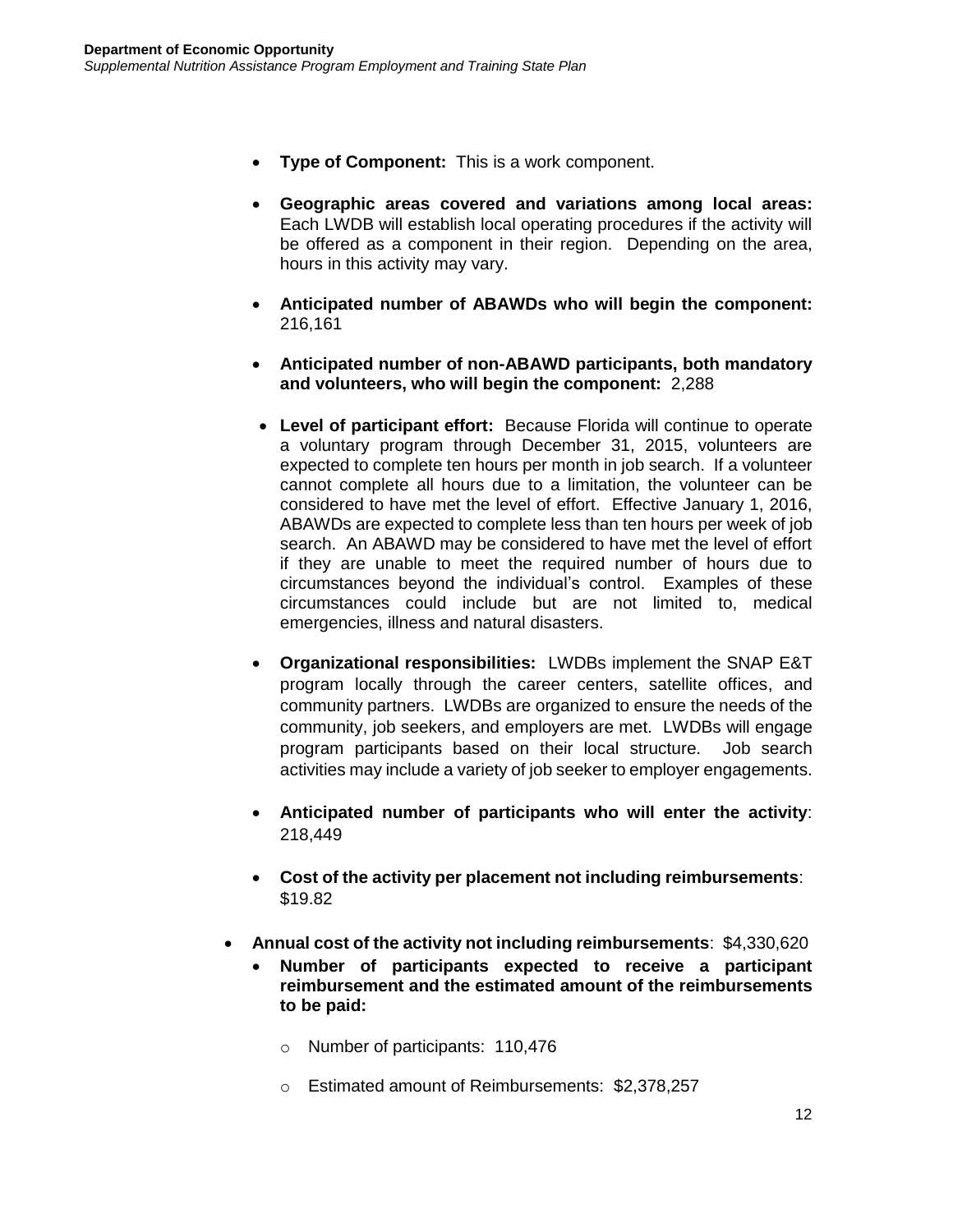- **Transportation Reimbursement: \$2,378,257**
- **Dependent Child Care: \$0**
- **Total Cost of the Component and Cost per participant**:
	- o Total Cost of the Component: \$6,708,877
	- o Cost per placement: \$30.71

#### **Name of Component:** Work Experience

- **Description of Component:** Work Experience is designed to connect program participants with employers to build employability skills or job related skills through actual work experience or training at a worksite. The goal is to help participants move into employment. ABAWDs will perform work as a condition of continued eligibility. In lieu of wages, work experience participants receive compensation in the form of their household's monthly food assistance allotment.
- **Type of Component:** Work experience is a work component**.** Work experience sites are developed by LWDBs through worksite agreements with employers and community-based organizations. Worksite agreements will include job descriptions and skills required to fill the worksite position. Worksite agreements and job descriptions must be secured between the worksite and the LWDB prior to the participant's engagement to ensure the employer understands the basic requirements associated with the program and engagement. The calculation used to determine the required hours of work experience participation is the household's food assistance allotment divided by the higher of the federal or state minimum wage. The result is further divided by the number of individuals in the food assistance group. An individual cannot be required to complete more hours at a worksite during the month of participation than the benefit calculation allows.

Work experience may count as a stand-alone component or may be combined with other program components in the described combinations:

- Work Experience combined with job search.
- Work Experience combined with job search training.
- Work Experience combined with education.
- Work Experience combined with training.
- Work Experience combined with WIOA/TAA activities.

**NOTE:** Hours assigned to work experience will not exceed the allowable hours as derived from the benefit calculation.

After the first 30 days, job search and job search training can be included in this activity, but must comprise less than half of the required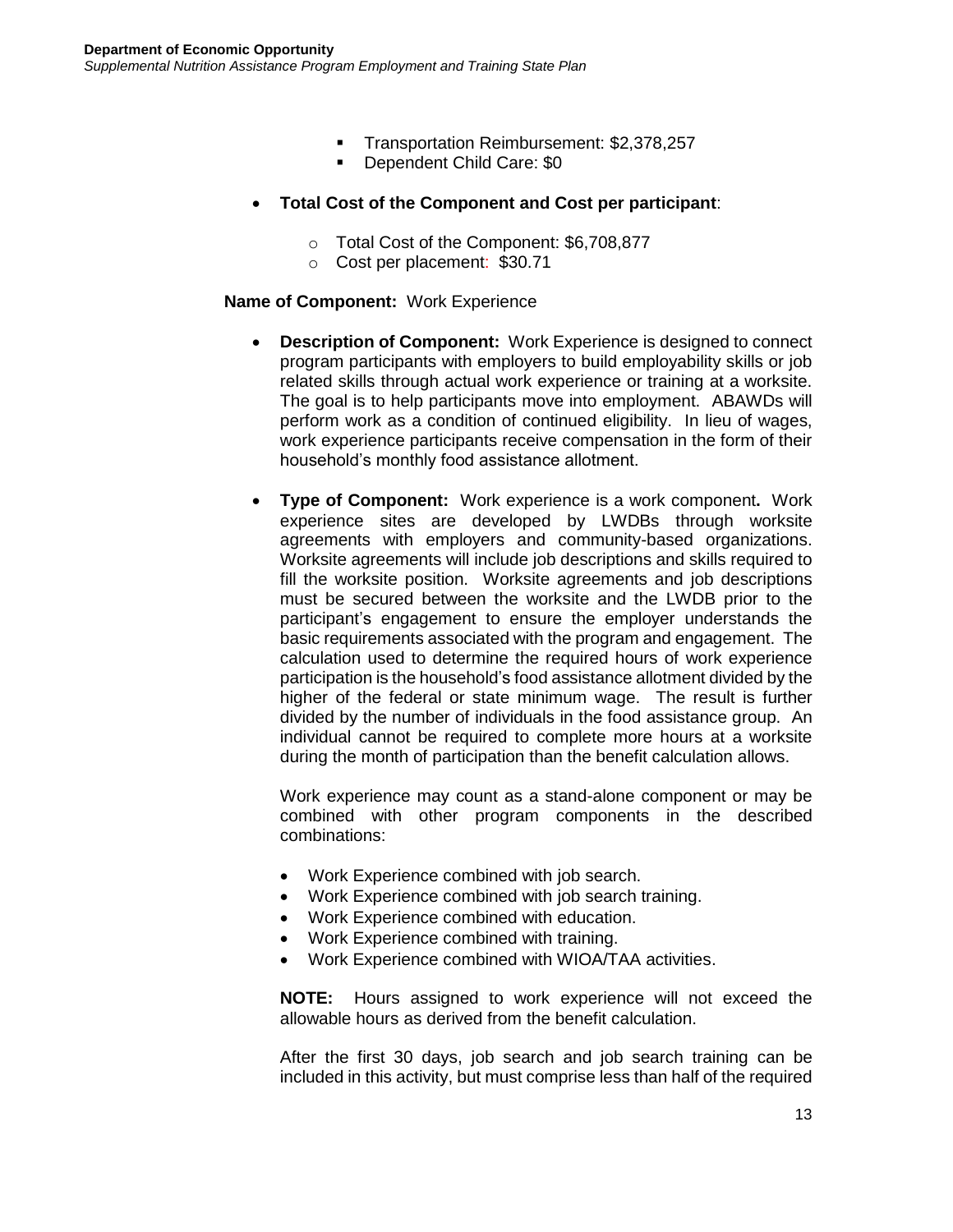hours for the month. Work experience/job search or work experience/job search training will be used in OSST to identify individuals assigned to this activity.

- **Geographic areas covered:** Each LWDB will establish local operating procedures if the activity will be offered as a component in the local area. Depending on the area, hours in this activity may vary.
- **Anticipated number of ABAWDs who will begin the component:** 261,862
- **Anticipated number of non-ABAWD participants, both mandatory and volunteers, who will begin the component:** 51
- **Level of participant effort:** Because Florida will continue to operate a voluntary program through December 31, 2015, volunteers are expected to complete monthly hours based on the benefit calculation. If a volunteer cannot complete all hours due to a limitation, the volunteer can be considered to have met the level of effort. Effective January 1, 2016, ABAWDs are expected to complete monthly hours based on the benefit calculation. An ABAWD may be considered to have met the level of effort if they are unable to meet the required number of hours due to circumstances beyond the individual's control. Examples of these circumstances could include but are not limited to, medical emergencies, illness and natural disasters.
- **Organizational responsibilities:** For the period of October through December 2015, DCF will refer all food assistance recipients, including ABAWDs, to the SNAP E&T program. Effective January 1, 2016, DCF will refer only mandatory ABAWDs required to participate in the E&T program for program participation. LWDBs establish the worksite with a for profit or not-for-profit employer for the participant. SNAP program staff will track the hours of attendance, maintain documentation, and report on participant activities.
- **Anticipated number of participants who will enter the activity**: 261,913
- **Cost of the activity per placement not including reimbursements**: \$20.03
- **Annual cost of the activity not including reimbursements**: \$5,246,195
- **Number of participants expected to receive a participant reimbursement and the estimated amount of the reimbursements to be paid:**

o Number of participants: 3,911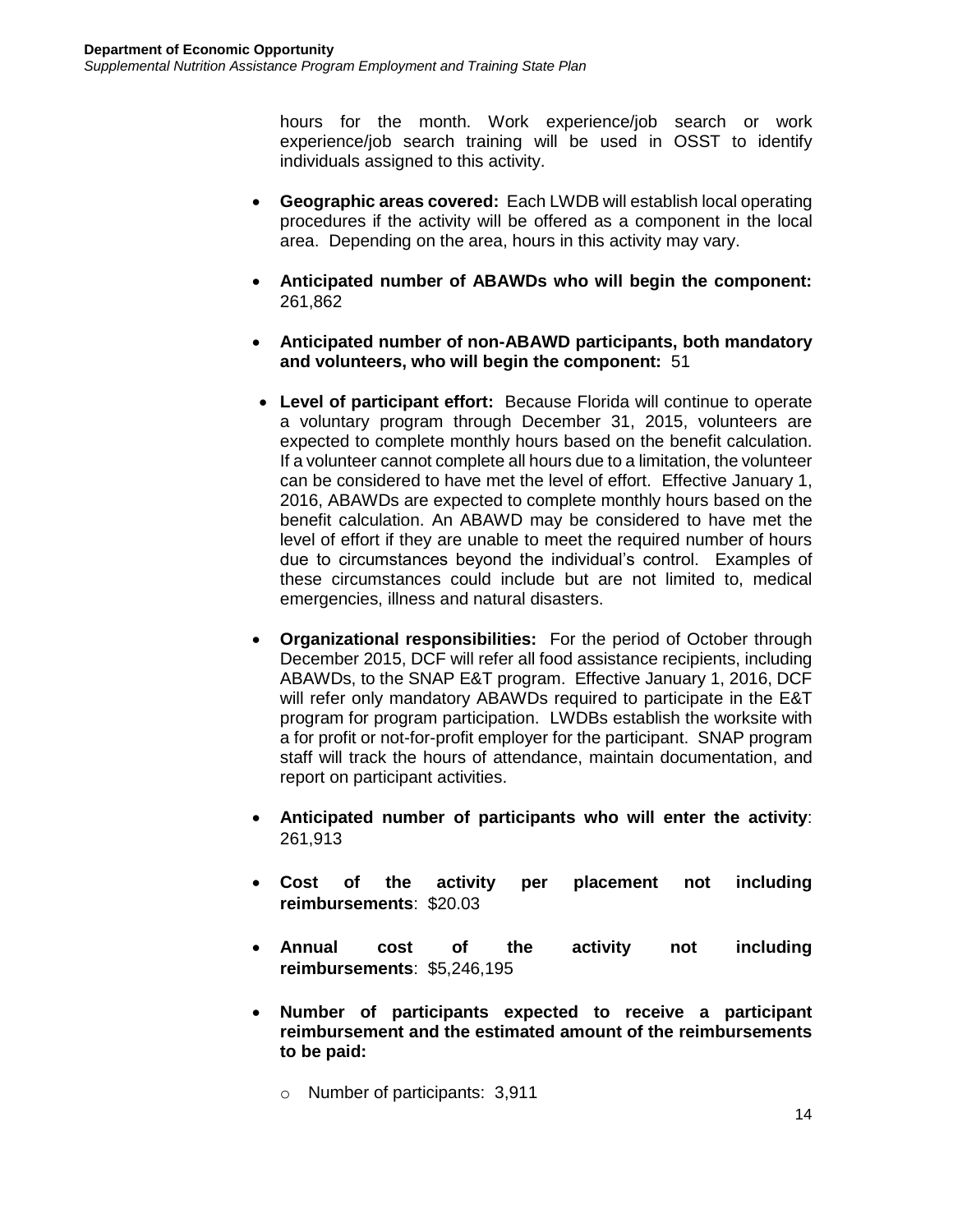- o Estimated amount of Reimbursements: \$2,881,067
	- **Transportation Reimbursement: \$2,881,067**
	- Dependent Child Care: \$0
- **Total Cost of the Component and Cost per participant:**
	- o Total Cost of the Component: \$8,127,261
	- o Cost per placement: \$31.03

#### **Name of Component:** Self-Initiated Work Experience

- **Description of Component:** Self-Initiated work experience is designed to connect program participants with employers to build employability skills or job related skills through actual work experience or training at a worksite. The goal is to help participants move into employment. ABAWDs will perform work as a condition of continued eligibility. In lieu of wages, work experience participants receive compensation in the form of their household's monthly SNAP benefits. In self-initiated work experience, the participant is either already volunteering at a worksite on his or her own and would like to use those hours as part of required participation in the SNAP E&T program or the participant has identified an employer or community-based organization in which he or she would like to participate. This is not a paid work opportunity.
- **Type of component:** Self-initiated work experience is a work component comparable to regular work experience. Although the participant initiates the work experience in this component, LWDBs are required to secure worksite agreements with the desired employer and/or community-based organization before the participant's hours can be used as part of program participation in SNAP E&T. Worksite agreements will include job descriptions and skills required to fill the worksite position. Worksite agreements and job descriptions must be secured between the worksite and the LWDB prior to the participant's engagement to ensure the employer understands the basic requirements associated with the program and engagement. Under the voluntary program, participants who are receiving SNAP benefits can connect directly with an employer to gain employability skills or job related skills through actual work experience or training at a worksite. This is not a paid work opportunity. For mandatory ABAWDs, selfinitiated work experience is designed to assist in fulfilling work requirement. ABAWDs find their own work experience job assignments. The required number of hours in this activity mirrors the calculation for work experience (household allotment of SNAP benefits, divided by the higher of the federal/state minimum wage, divided by the number of individuals in the food assistance group).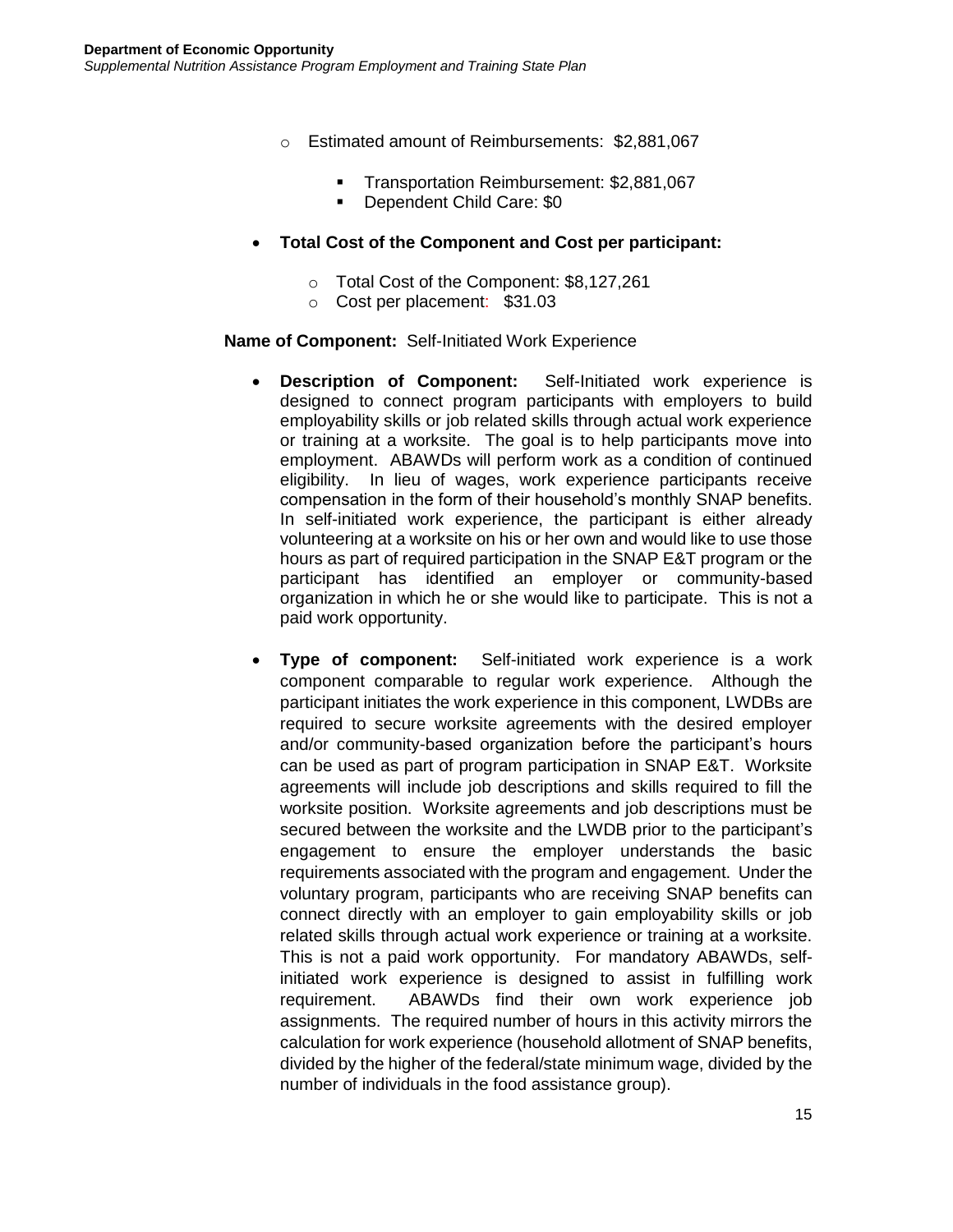Self-initiated work experience may count as a stand-alone component or may be combined with other program components in the described combinations:

- Self-initiated Work Experience combined with job search.
- Self-initiated Work Experience combined with job search training.
- Self-initiated Work Experience combined education.
- Self-initiated Work Experience combined with training.
- Self-initiated Work Experience combined with TAA activities.

**NOTE:** Hours assigned to self-initiated work experience/job search or self-initiated work experience/job search training will not exceed the allowable hours as derived from benefit calculation.

After the first 30 days, job search and job search training can be included in this activity, but must comprise less than half of the required hours for the month. Self-initiated work experience/ job search/job search or self-initiated work experience/job search training will be used in OSST to identify individuals assigned to this activity.

- **Geographic Areas Covered:** Each LWDB with an active SNAP E&T program will establish local operating procedures if the activity will be offered as a component in their region. Depending on the area, hours in this activity may vary.
- **Anticipated number of ABAWDs who will begin the component:** 47,053
- **Anticipated number of Non-ABAWD participants, both mandatory and volunteers, who will begin the component**: 22
- **Level of participant effort:** Because Florida will continue to operate a voluntary program through December 31, 2015, volunteers are expected to complete monthly hours based on the benefit calculation. If a volunteer cannot complete all hours due to a limitation, the volunteer can be considered to have met the level of effort. Effective January 1, 2016, ABAWDs are expected to complete monthly hours based on the benefit calculation. An ABAWD may be considered to have met the level of effort if they are unable to meet the required number of hours due to circumstances beyond the individual's control. Examples of these circumstances could include but are not limited to, medical emergencies, illness and natural disasters.
- **Organizational responsibilities:** For the period of October through December 2015, DCF will refer all food assistance recipients, including ABAWDs, to the SNAP E&T program. Effective January 1, 2016, DCF will refer only mandatory ABAWDs required to participate in the E&T program for program participation. Individuals identify and establish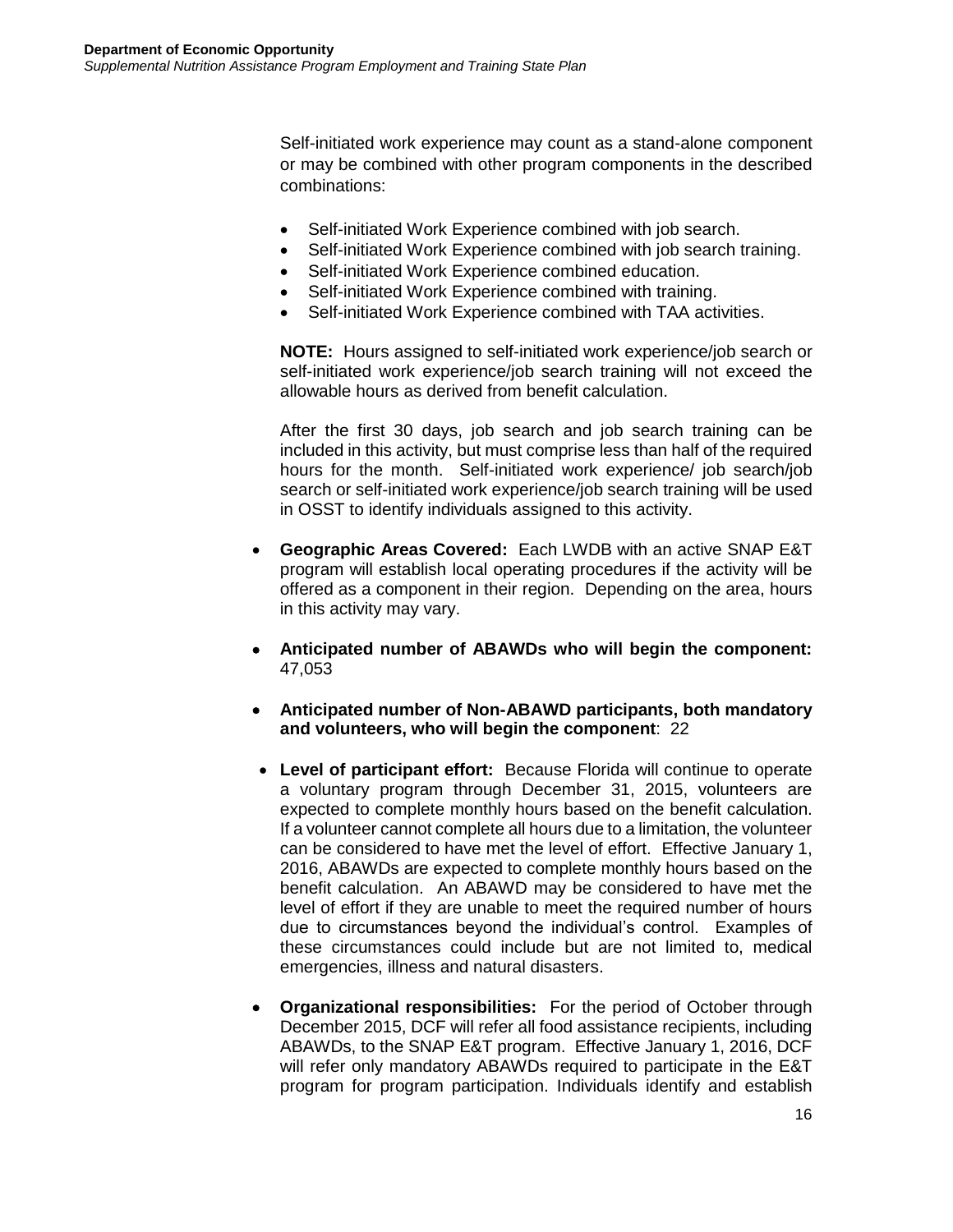their own worksite with a for profit or not-for-profit employer. LWDBs secure worksite agreements with employers. SNAP program staff will track the hours of attendance, maintain documentation, and report on participant activities.

- **Anticipated number of participants who will enter the activity**: 47,075
- **Cost of the activity per placement not including reimbursements**: \$20.02
- **Annual cost of the activity not including reimbursements**: \$942,452
- **Number of participants expected to receive a participant reimbursement and the estimated amount of the reimbursements to be paid:** 
	- o Number of participants: 903
		- o Estimated amount of Reimbursements: \$517,569
			- **Transportation Reimbursement: \$517,569**
			- Dependent Child Care: \$0
- **Total Cost of the Component and Cost per participant:**
	- o Total Cost of the Component: \$1,460,022
	- o Cost per placement: \$31.01

#### **Name of Component:** Education and Training

 **Description of Component:** This is a non-work component that provides education or training to improve basic skills or otherwise improve the SNAP participant's employability. Under the voluntary program, individuals are expected to participate in a total of 32 hours a month in Education or Training. Educational expenses will not be paid for training that is normally available to the public at no cost, will not be in excess of what the general public pays, and will be necessary and reasonable. Access to various types of education and training programs vary by county, as well as LWDB resources.

Florida has opted to combine all education and training activities into this component. Allowable education and training programs may include, but are not limited to the following:

#### **Education**

o Adult Basic Education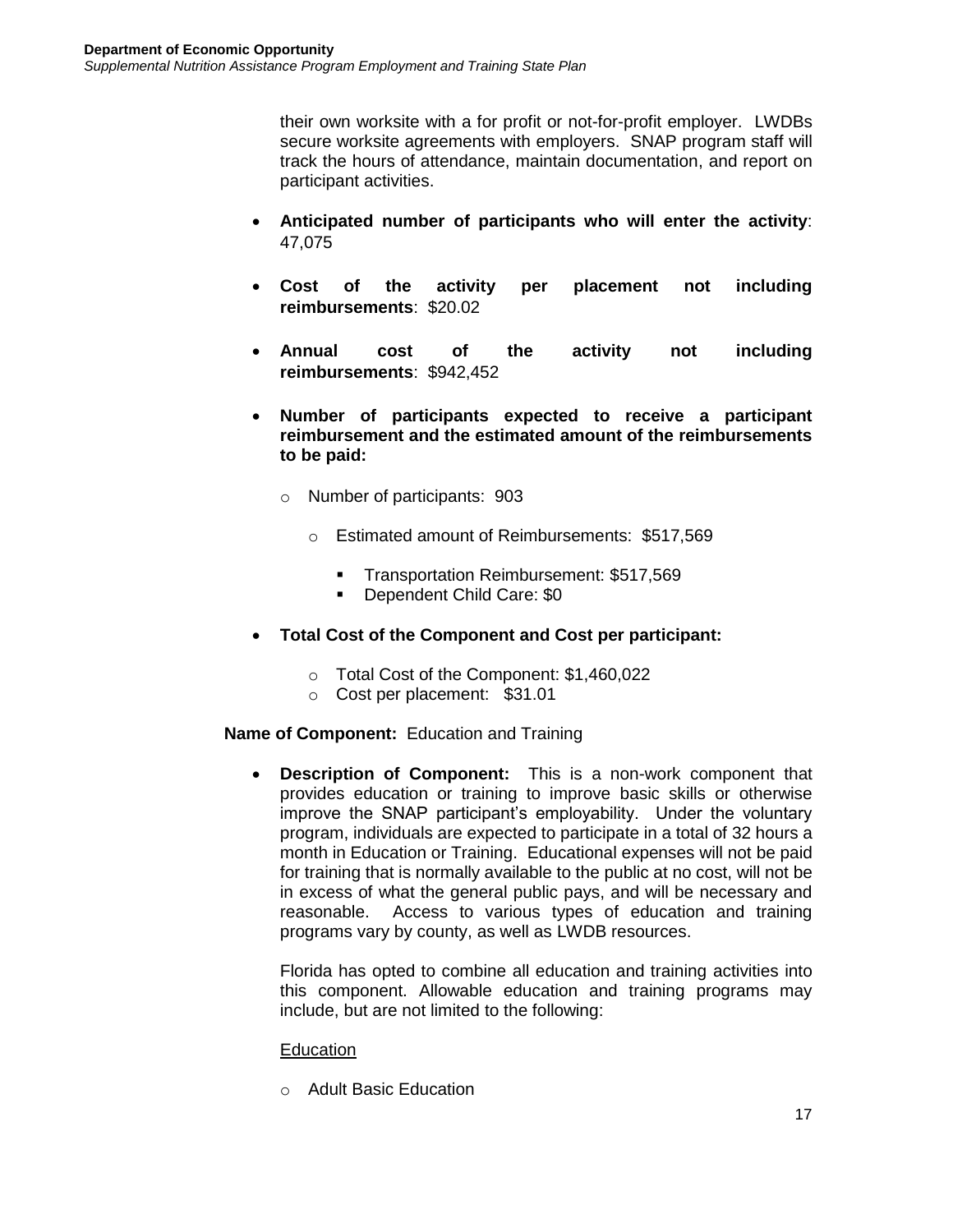- o Remedial education
- o High school completion or General Education Development
- o Post-secondary education
- o Education combined with job search
- o Education combined with job search training
- o English for Speakers of Other Languages

#### **Training**

- o Vocational training
- o Training combined with job search
- o Training combined with job search training
- o Workforce Innovation Opportunity Act (WIOA) Program
- o Trade Adjustment Assistance (TAA) Program

Participants who self-enroll in an education or vocational training program prior to being referred to the SNAP E&T program, may participate in the program, but costs associated with the education or vocational activity (such as tuition, books, uniforms, tools, etc.) cannot be covered using E&T funds. However, E&T funds may be used to pay for tuition for subsequent semesters if the participant has attempted to secure federal financial aid such as the Pell Grant, but is not eligible.

If the individual wants to continue in the education or vocational training program after enrolling in SNAP E&T, staff must verify their enrollment status with the training institution and enter the appropriate activity code in OSST. After these actions have been performed and staff continue to document they are enrolled in the training program, reimbursements associated with transportation to encourage continual participation in the activity may be covered with 50/50 funds.

#### **Hours of attendance will be documented by:**

- o Timesheet signed by the class instructor.
- o Timesheet signed by a Teacher's Assistant (TA).
- o Timesheet signed by a lab instructor.
- o Timesheet signed by a lab assistant.
- o Timesheet signed by a clinical supervisor.
- o Designated party at the school submitting hours on behalf of the institution.
- o Progress report from the instructor.
- o Progress report from the TA.
- o Progress report from a designated party on behalf of the institution.
- o Document verifying hours of participation from an on-line or internet based institution.
- o Progress report from an on-line or Internet-based institution.
- o Other documentation signed (including electronically signed) by a designated party as outlined in the LWDB's local operating procedures.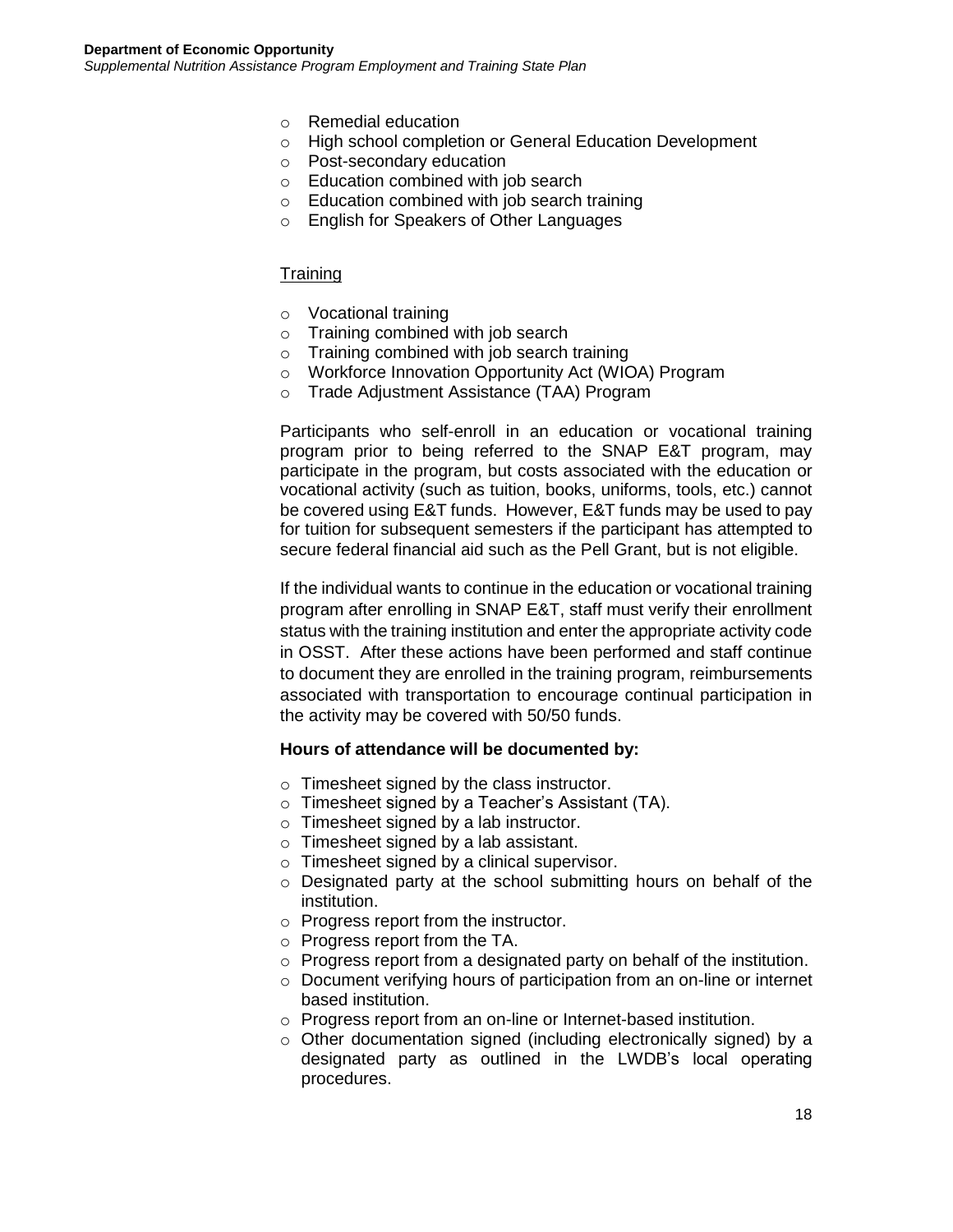In Florida, secondary and post-secondary education/training programs are not automatically covered with state or federal funds. One-hundred percent SNAP funds may be used to:

- o Cover the costs of education.
- o Develop a program component.
- o Pay for costs associated with an education program, including providers on the Eligible Training Provider List (ETPL).

Federal funds are spent with the understanding that one-hundred percent E&T funds cannot take the place of nonfederal funds for existing educational services. Federal financial participation for operating educational/training components may not be authorized for costs that exceed the normal costs of services provided to persons not participating in E&T programs. One-hundred percent funds will be expended only if the following conditions are met:

- o Federal funds are not used to supplant other funding.
- o If the individual is attending an educational program through a provider on the ETPL, the individual has attempted to secure federal assistance (not including loans), such as the Pell Grant, and the funds are either not available or the individual was not eligible for the funds.
- o The costs are associated with the SNAP E&T program engagement.

The law expressly states that one-hundred percent funds may be used to develop a component if SNAP funds are not provided as reimbursements for costs already paid by the program participant or supplant federal funds.

Under the WIOA and TAA programs, the participant is engaged in WIOA and/or TAA program activities. There is no restriction on the number of hours dedicated to job search for ABAWDs assigned to WIOA and TAA program activities. This means the individual may be enrolled in WIOA/TAA-funded training to include job search and job search training, on-the-job training (OJT), subsidized employment, paid work experience, unpaid work experience, as well as other activities funded by WIOA – operated under Public Law 105-220 – and/or the TAA program – operated under section 236 of the Trade Act of 1974 (19 U.S.C. 2296).

Participants are required to participate in his or her individual employment plan according to the WIOA/TAA program requirements.

 **Geographic Areas Covered:** Each LWDB with an active SNAP E&T program will establish local operating procedures if the activity will be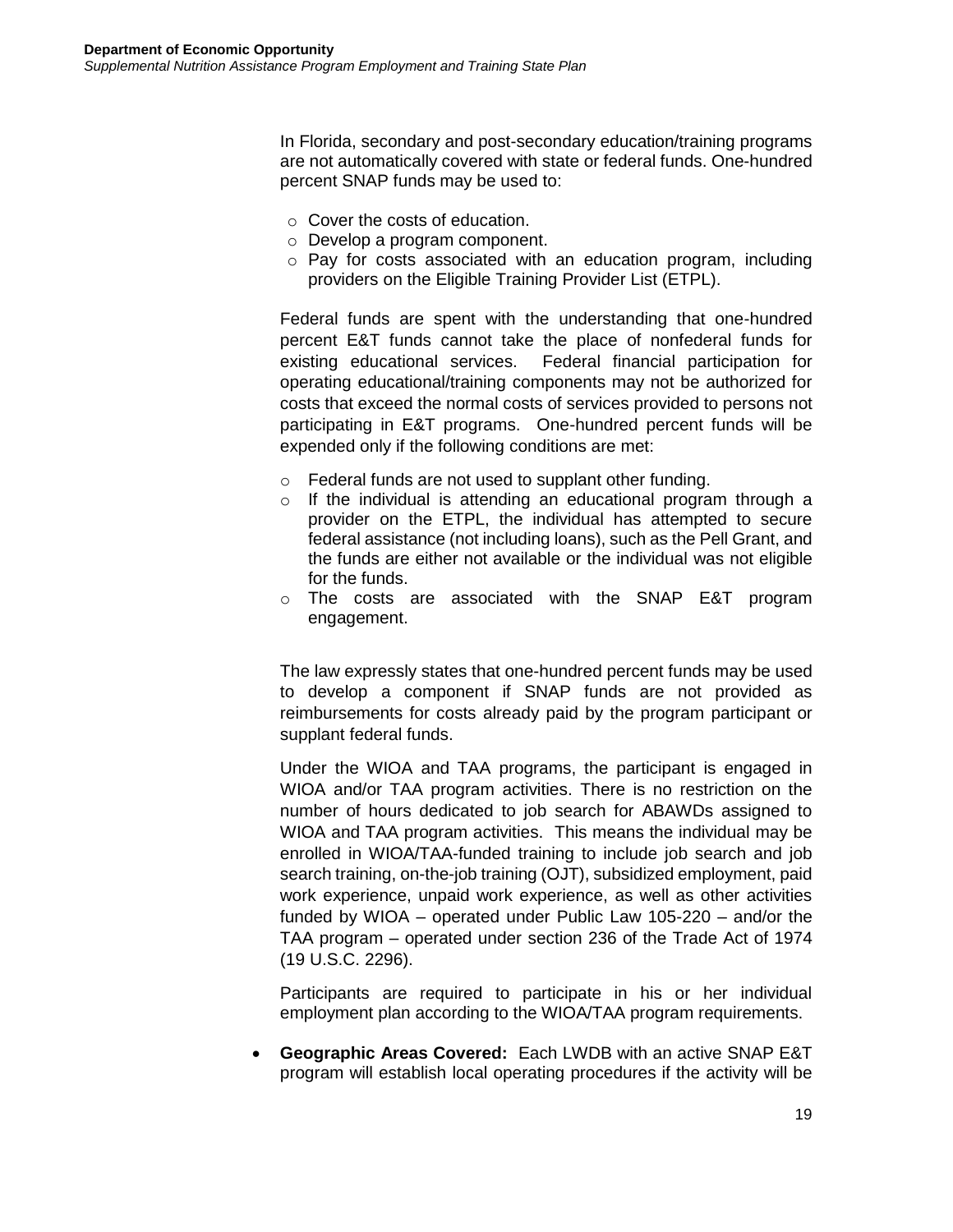offered as a component in their region. Depending on the area, hours in this activity may vary.

- **Anticipated number of ABAWDs who will begin the component:** 38,431
- **Anticipated number of Non-ABAWD participants, both mandatory and volunteers, who will begin the component:** 392
- **Level of participant effort:** Because Florida will continue to operate a voluntary program through December 31, 2015, volunteers are expected to complete 32 hours per month. If a volunteer cannot complete all hours due to a limitation, the volunteer can be considered to have met the level of effort. Effective January 1, 2016, ABAWDs are expected to complete 80 hours per month. An ABAWD may be considered to have met the level of effort if they are unable to meet the required number of hours due to circumstances beyond the individual's control. Examples of these circumstances could include but are not limited to, medical emergencies, illness and natural disasters.
- **Organizational responsibilities**: For the period of October through December 2015, DCF will refer all SNAP recipients, including ABAWDs, to the SNAP E&T program. Effective January 1, 2016, DCF will refer only mandatory ABAWDs required to participate in the E&T program for program participation. SNAP E&T program staff directs participants to the appropriate components. SNAP program staff will refer participants to appropriate schools or colleges and will follow up to determine if the participant is enrolled. The school or college will assist the participant to obtain financial aid, arrange classroom training, and determine classroom training and curriculum. SNAP program staff will track the hours of attendance, maintain documentation and report on participant activities.
- **Anticipated number of participants who will enter the activity**: 38,823
- **Cost of the activity per placement not including reimbursements**: \$19.85
- **Annual cost of the activity not including reimbursements**: \$770,445
- **Number of participants expected to receive a participant reimbursement and the estimated amount of the reimbursements to be paid:** 
	- o Number of participants: 1,291
		- o Estimated amount of Reimbursements: \$423,107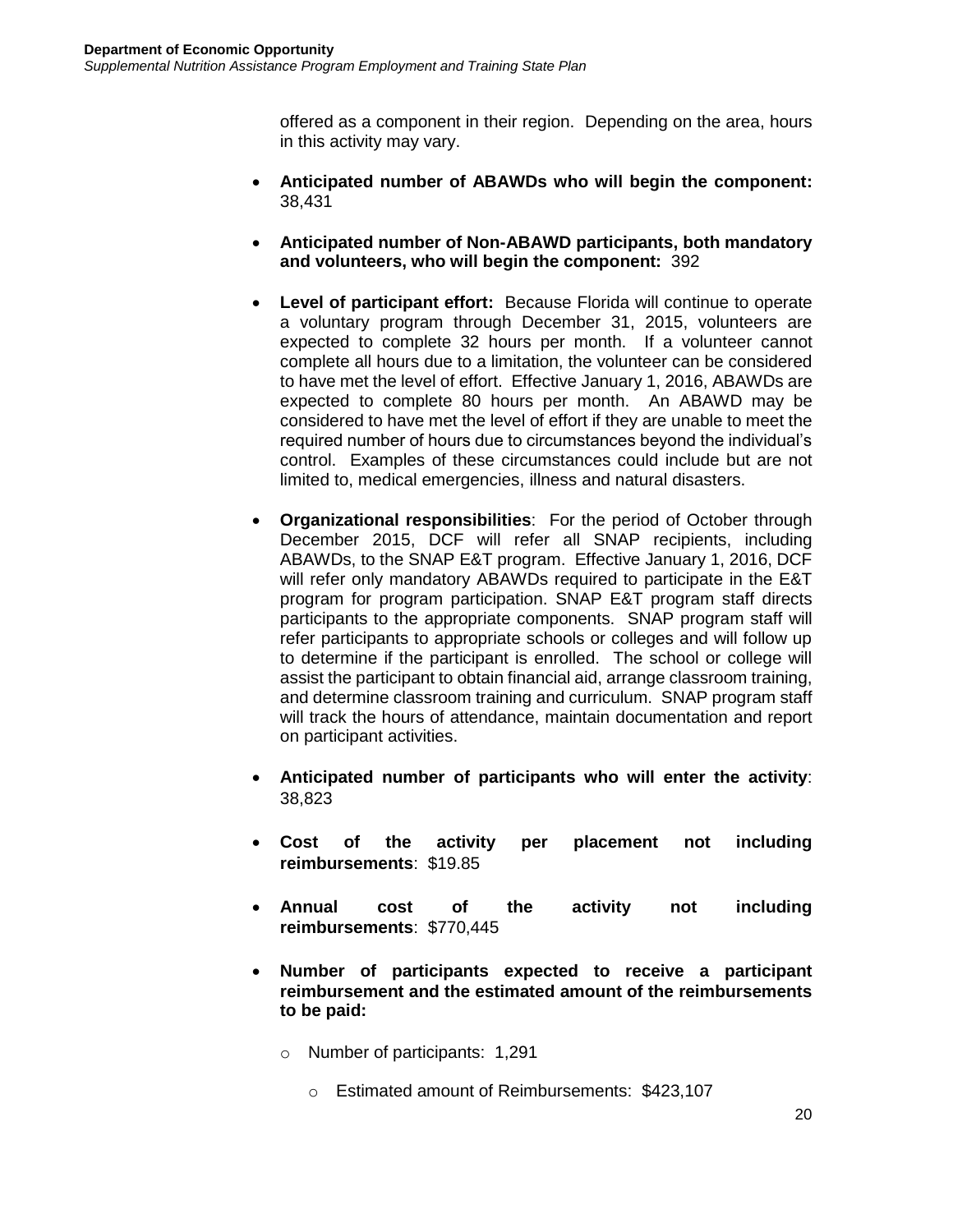- **Transportation Reimbursement: \$423,107**
- **Dependent Child Care: \$0**
- **Total Cost of the Component and Cost per participant:**
	- o Total Cost of the Component: \$1,193,552
	- o Cost per participant: \$31.06

#### **1. Component Summaries**

#### **Workfare**

Workfare is a work component. Upon assigned to workfare, each participant may be required to complete a maximum of 30 days of upfront job search and/or job search training. Job search and job search training are stand-alone activities under the voluntary program. However, when serving ABAWDs, assignment to job search and job search training is limited to the first 30 days upon assignment to the workfare component.

#### Job Search

In job search, volunteers and ABAWDS search for work each month by (but not limited to) applying for jobs, submitting resumes, attending interviews, and going to job fairs. Volunteers are expected to complete ten hours of job search activities per month. ABAWDS are expected to complete less than ten hours per week of job search activities. LWDBs are responsible for performing compliance monitoring at the local level. State level program compliance monitoring of the SNAP E&T program is conducted annually for all service delivery areas. Program staff will verify job contacts through the Employ Florida Marketplace or by contacting the employer directly. Job searches will be recorded on a job search record form and recorded in the OSST system.

## **Job Search Training**

Job search training is designed to provide meaningful assistance to volunteers and ABAWDS in gaining employability skills. Job search training activities include but are not limited to workshops, sessions, or job clubs that address (but are not limited to) employability skills, life skills, and interpersonal skills. Volunteers are expected to complete ten hours of job search training activities per month. ABAWDS are expected to complete less than ten hours per week of job search training activities.

#### **Work Experience**

Work Experience is designed to connect program participants with employers to build employability skills or job related skills through actual work experience or training at a worksite. Work experience sites are developed by LWDBs through worksite agreements with employers and community-based organizations. Volunteers are not required to conduct a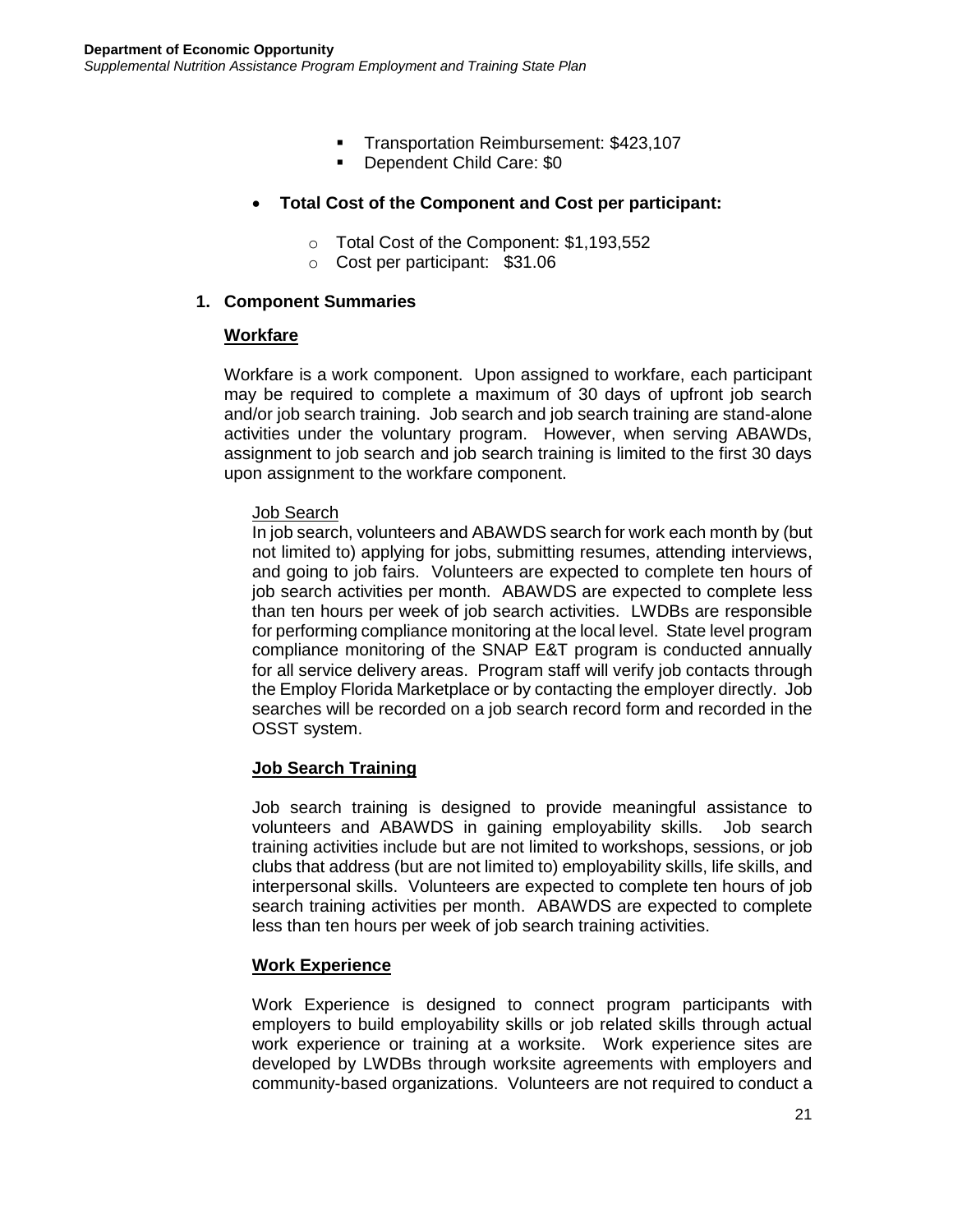30-day job search prior to being engaged in the work experience Component. ABAWDS are required to conduct job search and/or job search training for the first 30 days upon initial referral from DCF. State level program compliance monitoring of the SNAP E&T program, including components, is conducted annually for all service delivery areas.

## **Comparable (self-initiated or voluntary) Workfare**

## **Self-Initiated Work Experience**

Self-initiated work experience is designed to connect program participants with employers to build employability skills or job related skills through actual work experience or training at a worksite. Self-initiated work experience is a work component, comparable to regular work experience. Although the participant initiates the work experience in this component, LWDBs are required to secure worksite agreements with the desired employer and/or community-based organization before the participant's hours can be used as part of program participation in SNAP E&T. The required number of hours in this activity equals to the household allotment of SNAP benefits, divided by the higher of the federal/state minimum wage, divided by the number of individuals in the food assistance group.

## **Education**

This component provides education to improve basic skills or otherwise improve a participant's employability. Education activities include Adult Basic Education (ABE), remedial education, high school completion or General Education Development (GED), post-secondary education, education combined with job search, education combined with job search training and English for Speakers of Other Languages (ESOL). Volunteers are expected to participate eight hours per week (32 hours a month) in education. ABAWDs must participate 20 hours per week (80 hours a month) in order to meet ABAWD requirements. LWDBs will refer participants to appropriate schools or colleges and will follow up to determine enrollment. The school or college will assist the participant to obtain financial aid, arrange classroom training, and determine classroom training and curriculum. Federal financial participation for operating educational component may not be authorized for costs that exceed the normal costs of services provided to persons not participating in E&T programs. Educational expenses will not be paid for training that is normally available to the public at no cost, will not be in excess of what the general public pays, and will be necessary and reasonable. Participants enrolled in education prior to engagement in the E&T program cannot have educational costs paid for using E&T funds. However, E&T funds may be used to pay for such costs for subsequent semesters if the participant has attempted to secure federal financial aid such as the Pell Grant, but is not eligible*.* 

## **Job Retention**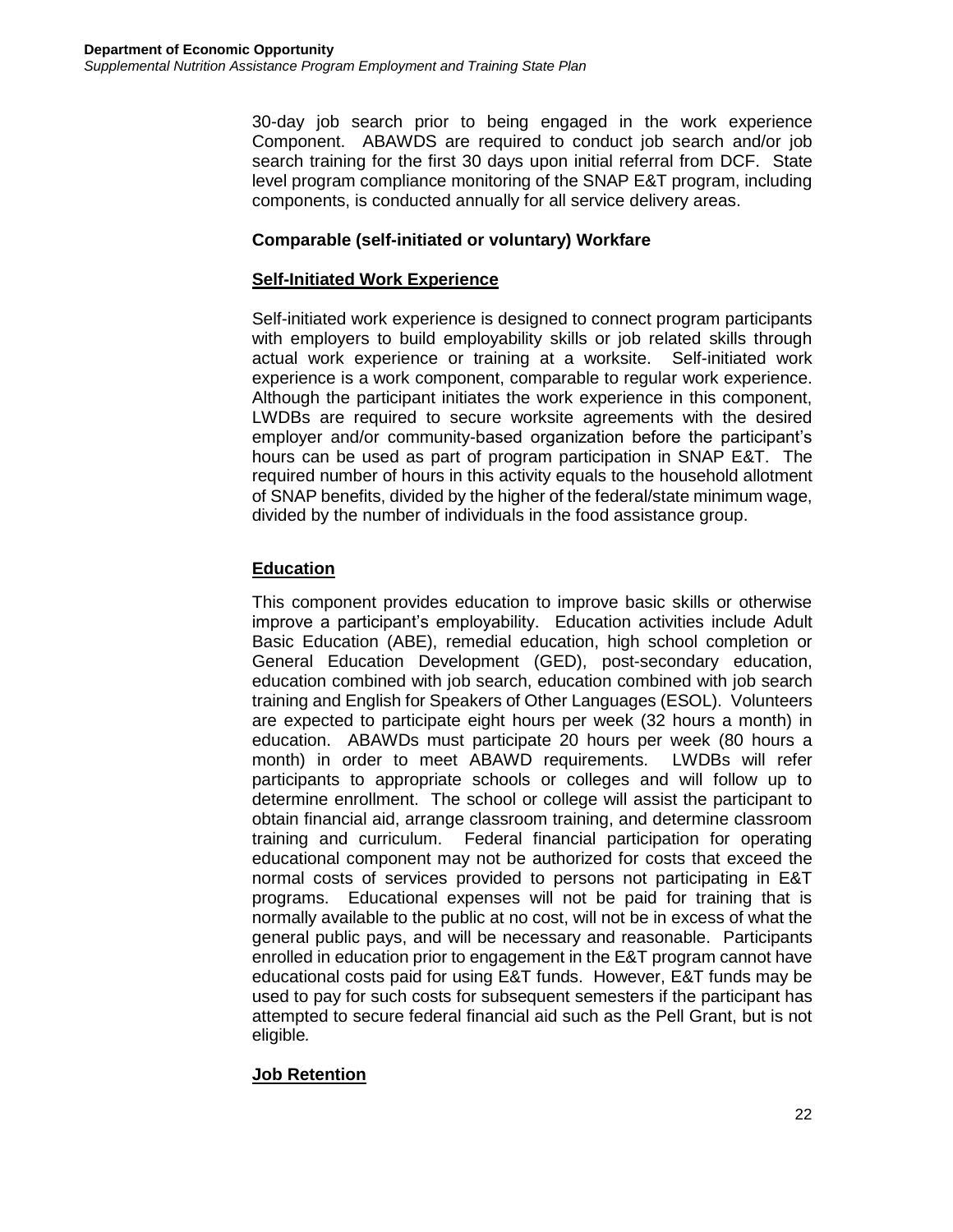Florida will not be offering retention services.

## **Part II – Program Participation and Exemptions**

#### **A. Work Registrant Population**

Under this section, the State of Florida is required to provide information on the number of individuals that will be served from the pool of work registrants. DEO will receive "work registrants" referred by DCF through the interface between the eligibility and workforce data entry systems.

#### **1. Number of Work Registrants**

- **a.** The number of work registrants anticipated to be in Florida as of October 1, 2015 is 891,256.
- **b.** The anticipated number of new work registrants anticipated to be added between October 1 and September 30 of the fiscal year is 626,389.
- **c.** The total number of work registrants anticipated in Florida between October 1 and September 30 of the fiscal year is 1,517,645.

#### **2. Unduplicated Work Registrant Count**

Florida anticipates the number of unduplicated work registrants in the State of Florida between October 1 and September 30 of the fiscal year is 1,517,645.

## **3. Characteristics of Work Registrants**

DCF submits data to DEO for data comparisons and careful review of the population that may be served using SNAP funds for the period of October 1 – September 30. DCF also posts reports associated with the number of food assistance recipients/clients by month.

#### **B. Exemption Policy**

DCF staff will determine all exemptions. LWDBs may provide documentation to DCF as appropriate. DCF will assist in obtaining documentation for the participant if necessary.

Determination of good cause for failure to participate will be solely the responsibility of DCF, but may be partially or wholly based on information provided from SNAP program staff or other sources.

Exemptions:

- Under age 18 or 50 years of age or older.
- A person enrolled in school on at least a half-time basis.
- A person determined by DCF to be physically or mentally unfit for employment.
- A participant in the WT program.
- Meeting all requirements to receive Reemployment Assistance.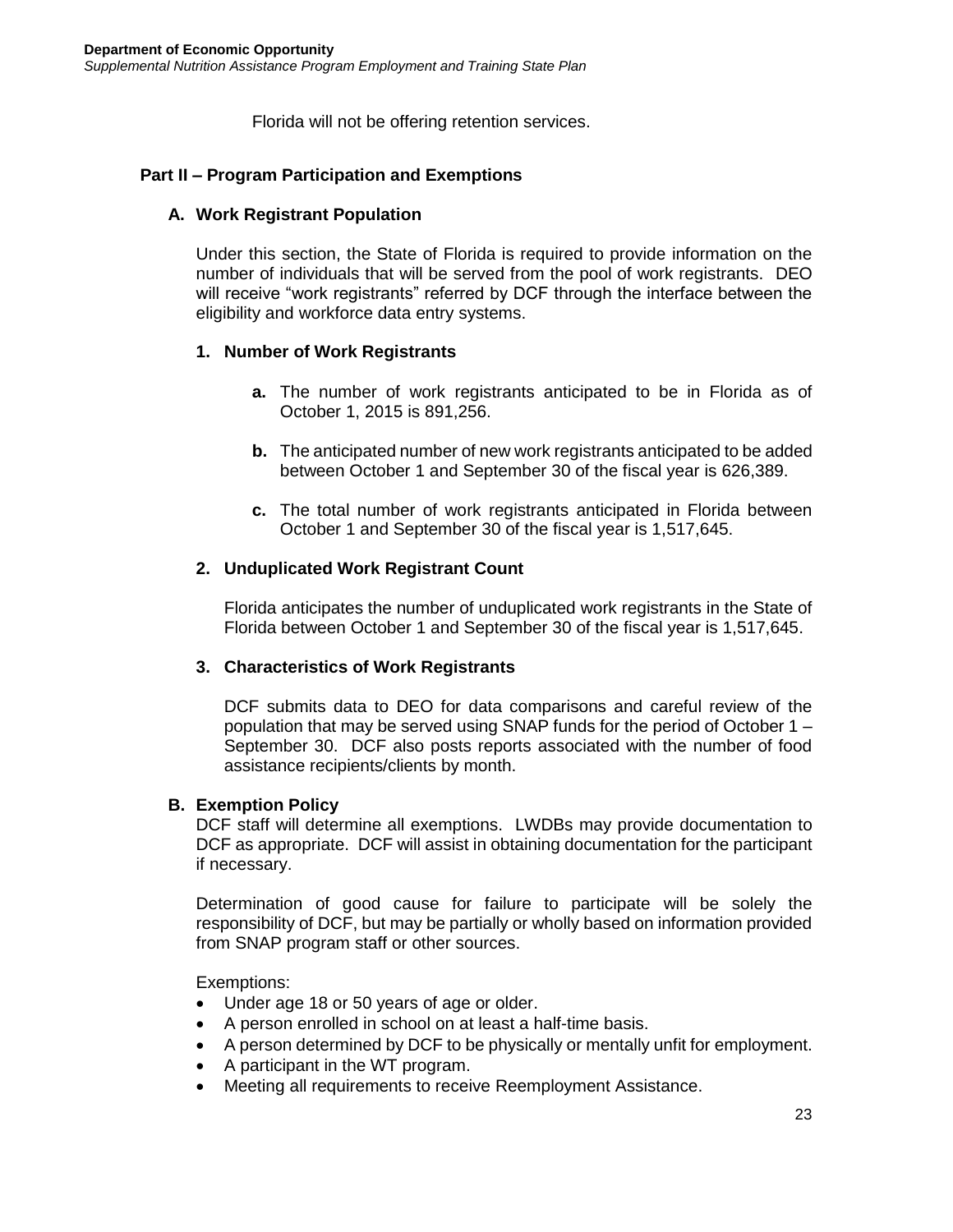- A parent or other household member responsible for the care of a dependent child under six.
- A SNAP recipient caring for a disabled individual.
- A person who reports that he or she is involved in a substance abuse/mental health treatment program on a regular basis that interferes with employment opportunities. This does not include individuals who participate in Alcoholics Anonymous (AA) or Narcotics Anonymous (NA).
- An individual who is working 30 hours per week or more.
- An individual who is earning the equivalent of working 30 hours per week or more based on federal minimum wage provisions.

## **C. Number of Work Registrants Exempt from the E&T Program**

For the period of October 1, 2015 – December 31, 2015, Florida will continue to operate a voluntary E & T program for SNAP recipients.

For the period of January 1, 2016 - September 30, 2016, 954,138 work registrants will be exempt from the E & T program.

## **D. Planned E&T Program Participation**

See Table 2, Estimated Employment and Training Placement Levels.

## **E. ABAWD Information**

For the first quarter of FFY 2016, Florida will be operating under a DOL Trigger Notice. Therefore, individuals will not be subject to time limits during this time.

During the last three quarters (January – September) of FFY 2016, see Table 1 for the estimated number of ABAWDs expected to be in the state during the fiscal year, the number of ABAWDs expected to be in waived areas of the state during the fiscal year, and the number ABAWDs included in the state agency's 15 percent ABAWD exemption allowance.

See Table 2 for the estimated number of ABAWDs to be placed into Workfare (Work Experience, Self-initiated work experience) and Education/Training activities.

## **F. Conciliation Process**

DEO will notify DCF of an ABAWD's non-compliance. Upon learning of the noncompliance, DCF will send a Notice of Adverse Action (NOAA) letter, with compliance language, to the individual. DCF will outline the number of days an individual has to comply before the sanction is imposed and review the case for a good cause determination. "Good cause" is defined as circumstances beyond a registrant's control that prevent participation in assigned SNAP activities. A participant's engagement in  $E \& T$  activities may resume prior to a good cause determination being finalized. Engagement in E & T activities during this review process does not impact the final result of a good cause determination. The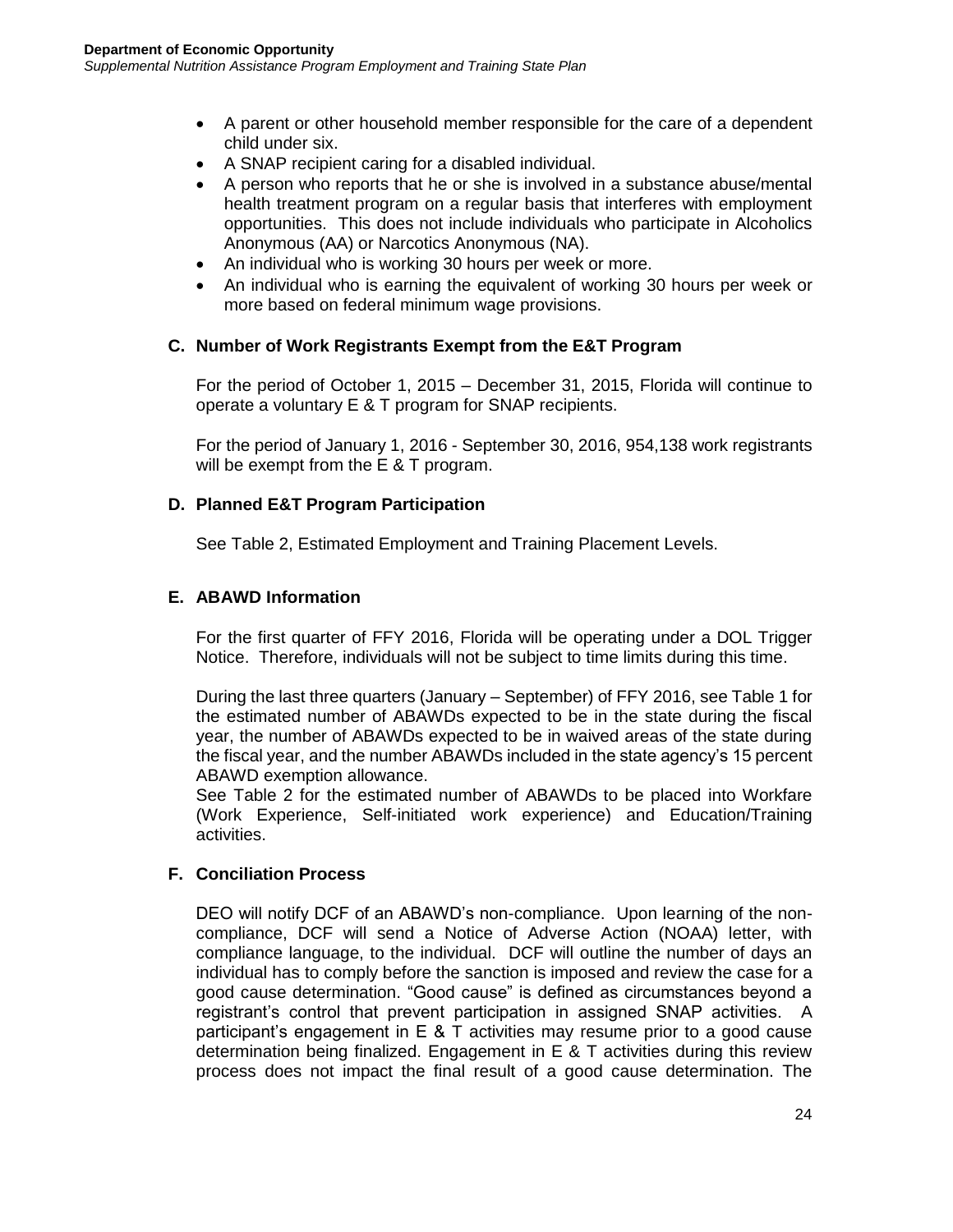participant will be encouraged to contact DCF for the status of good cause reviews and determinations.

## **Part III – Program Coordination**

## **A. Program Coordination**

#### **1. Narrative Coordination Statement**

The State of Florida works with several entities responsible for the coordination and implementation of the SNAP program. DCF is responsible for the application and eligibility process. DCF is the entity that approves or denies SNAP benefits and is responsible for:

- Application.
- Recertification.
- Work registration.
- Preparation of adverse action.
- Implementation of adverse action.

DEO is responsible for state level oversight of SNAP program activities, including providing technical assistance, training and policy direction to LWDB staff, program reporting, and monitoring compliance with component requirements. Both DEO and DCF will jointly participate in federal audits and reviews and coordinate any required corrective actions or responses to the audit/reviews. DEO has established program performance indicators to ensure program quality and effectiveness. DEO receives information associated with the SNAP case and does the following:

- Builds a case or reopens the case in the workforce data entry system if the food assistance recipient is referred by DCF.
- Mails a *Notice of Voluntary Participation* letter (Voluntary).
- Mails a *Notice of Mandatory Participation* letter (ABAWDs).
- Maintains the automated elements associated with individual engagement in the workforce data entry system.
- Submits the FSR request to DCF for application to the Electronic Benefit Transfer (EBT) card if the LWDB requests such a reimbursement in the data entry system.

Based on funding availability, the workforce systems will:

- Assess program participants, or refer the individual if necessary, for appropriate assessment related to engagement in the program.
- Engage food assistance recipients in activities, including components described in the State Plan.
- Collect documentation to demonstrate participation or documents participation through another workforce data entry system.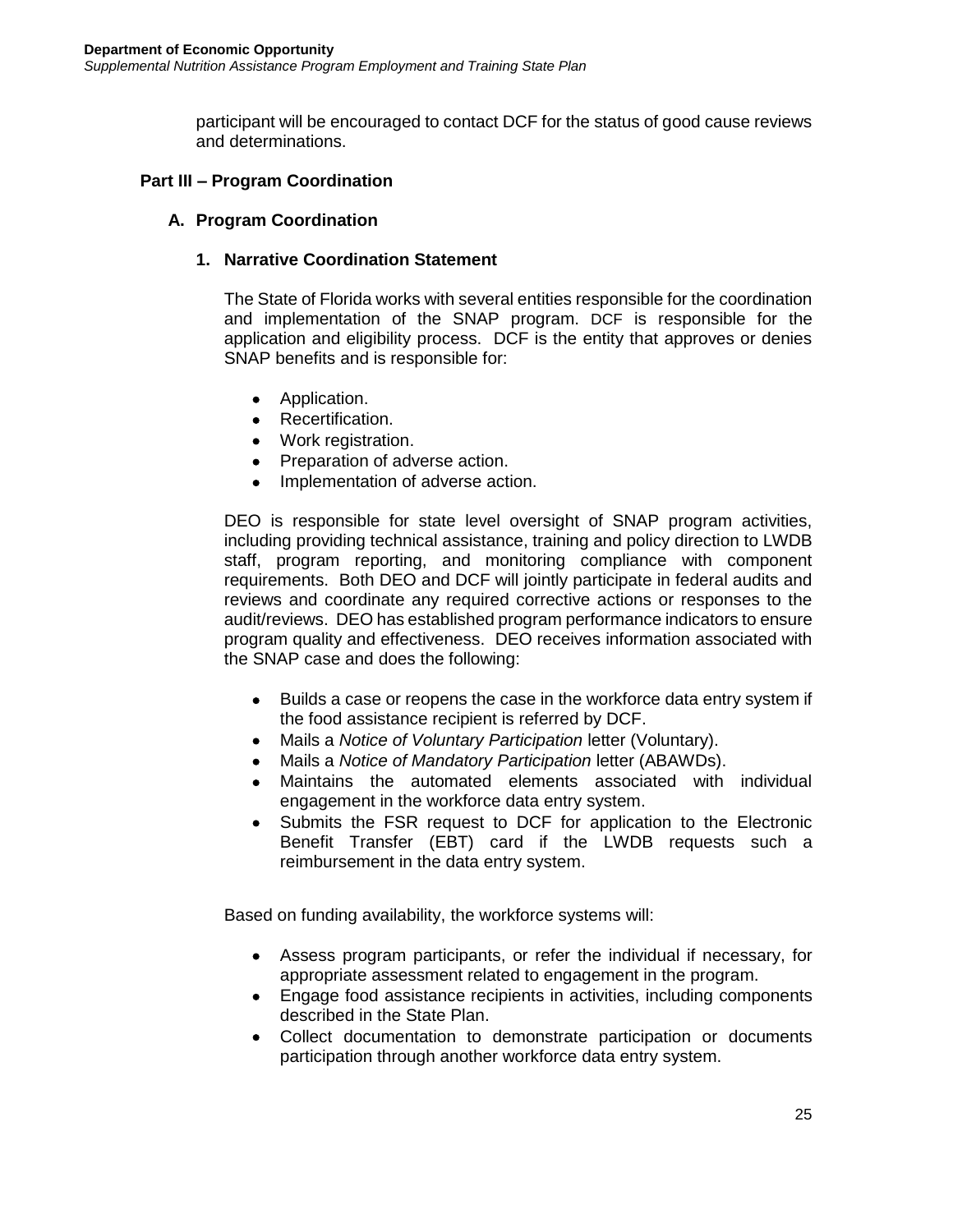• Request an FSR if the individual participates in the component, documents such participation, submits documentation of participation and submits information to support the cost related to transportation spent on participation.

## **2. Information Coordination**

DCF and DEO coordinate through a system interface. The FLORIDA system provides information daily to the workforce data entry system, OSST. The OSST system automatically reviews the information received through the interface (automated process) and performs one of the following appropriate actions:

- Builds the case.
- Reopens the case.
- Moves the case.
- Changes the case status.
- Closes the case.

Through December 31, 2015, participation of the individuals engaged in the SNAP E&T program will not be mandatory. Therefore, individuals will not be required to provide good cause to avoid a sanction. Workforce staff will not be able to request a sanction on a volunteer case.

If the volunteer secures a job while participating in the SNAP E&T program, the participant is required to submit documentation prior to the data being entered in the OSST system. Once documentation is submitted to workforce staff, the data is entered in the OSST system then submitted to DCF through the interface. The data includes the required elements associated with employment so DCF can take action. Employment information entered by workforce staff is monitored by DEO. Workforce staff will not enter employment data for individuals who have not volunteered to participate in the E&T program. Data is reviewed in the system and retained in a file for quality assurance purposes.

Effective January 1, 2016, the conciliation, good cause, and sanctioning procedures will be implemented and are described below.

ABAWDs who fail or refuse to comply with program requirements are subject to sanctioning.

**Failure to Participate**: Failure or refusal to comply occurs when an individual does not comply, or when the individual's inaction indicates failure or refusal to comply, with SNAP E&T program requirements.

**Conciliation & Sanctioning**: DEO will notify DCF of an ABAWDs noncompliance. Upon learning of the non-compliance, DCF will send a NOAA letter, with compliance language, to the individual. The DCF NOAA letter will communicate the number of days an individual has to comply before the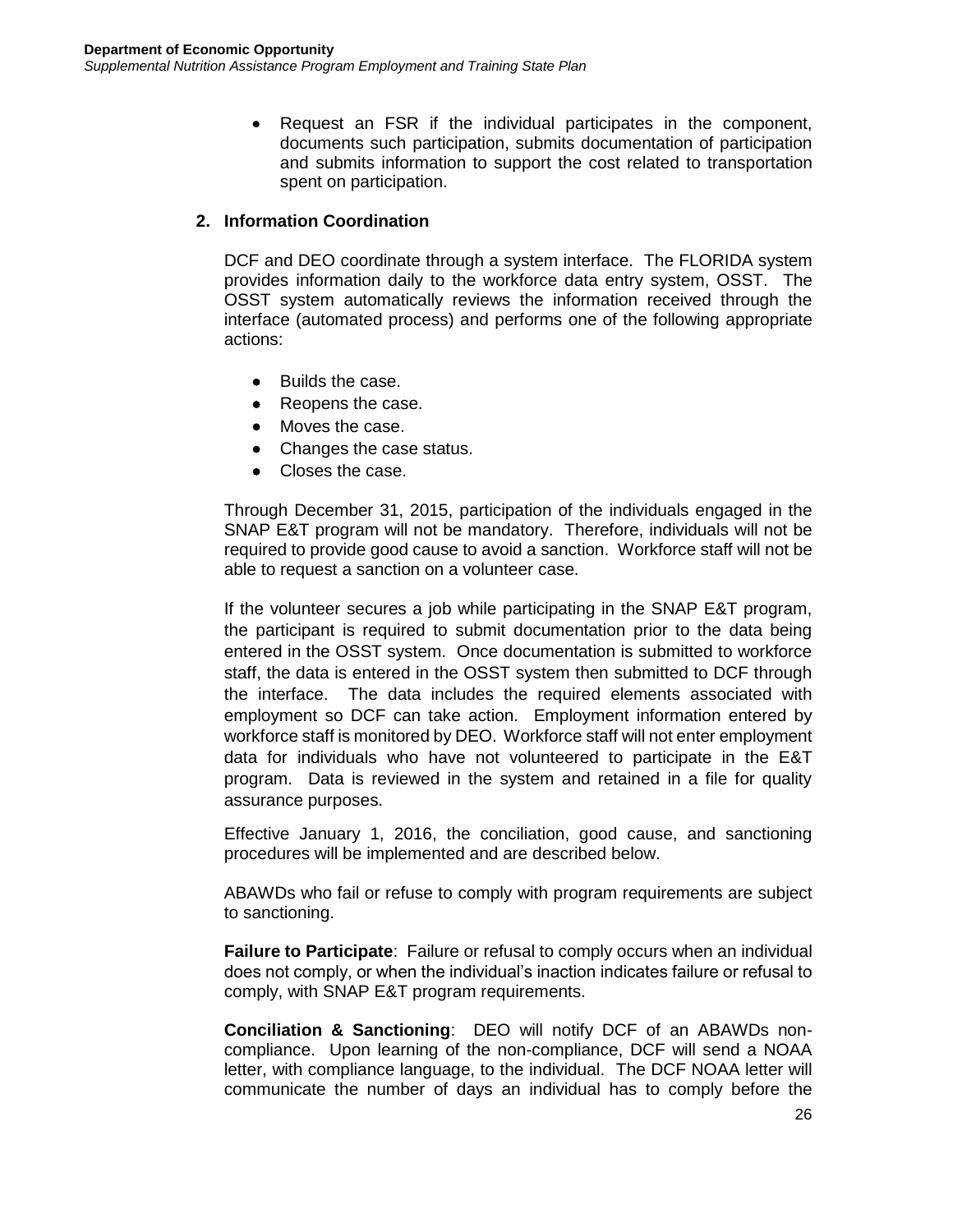sanction is imposed. If good cause can be determined before the end of the non-compliance period, the sanction will not be imposed. However, once a sanction is imposed, the individual will need to contact DCF for good cause consideration.

**Good Cause**: DCF is responsible for determining good cause when an ABAWD has failed to comply with the program requirements. Good cause is defined as circumstances beyond a ABAWDs control that prevents participation in assigned SNAP activities. When an ABAWD is unable to participate, fails to participate, or refuses to comply with SNAP E&T requirements, DEO will notify DCF of an ABAWD's non-compliance. Upon learning of the non-compliance, DCF will send a Notice of Adverse Action (NOAA) letter, with compliance language, to the individual. DCF will outline the number of days an individual has to comply before the sanction is imposed and review the case for a good cause determination.

An ABAWD's engagement in E&T activities may resume prior to a good cause determination being finalized. Engagement in E&T activities during this review process does not impact the final result of a good cause determination. The participant will be encouraged to contact DCF for the status of good cause reviews and determinations. Participants have to comply or show good cause before the effective date of the sanction. If they do this, DCF will not impose the sanction. If no good cause can be determined, ABAWDs will sanctioned by DCF. DCF will impose the appropriate sanction on ABAWDs for noncompliance in the following manner:

- First non-compliance will result in a loss of benefits for one month
- Second non-compliance will result in a loss of benefits for three months
- Third non-compliance will result in a loss of benefits for six months.

If the noncompliant individual is the head of the household then the entire household will be sanctioned and if not the head of household, then only the individual will be sanctioned.

**Right to a Fair Hearing**: A participant has a right to a fair hearing to resolve any complaint or disagreement about participation in the SNAP E&T program and/or food assistance eligibility.

DCF and DEO meet on a regular basis to discuss coordination of services and program delivery.

## **3. Coordination Time Frames**

The interface runs daily, Monday through Friday. Information/referral received from DCF is processed to determine if a case will be built or reopened in the OSST system. The data is also processed to determine if the individual will be mailed a Notice of Voluntary Participation (NOVP) letter for the period of October – December or a Notice of Mandatory Participation (NOMP) letter for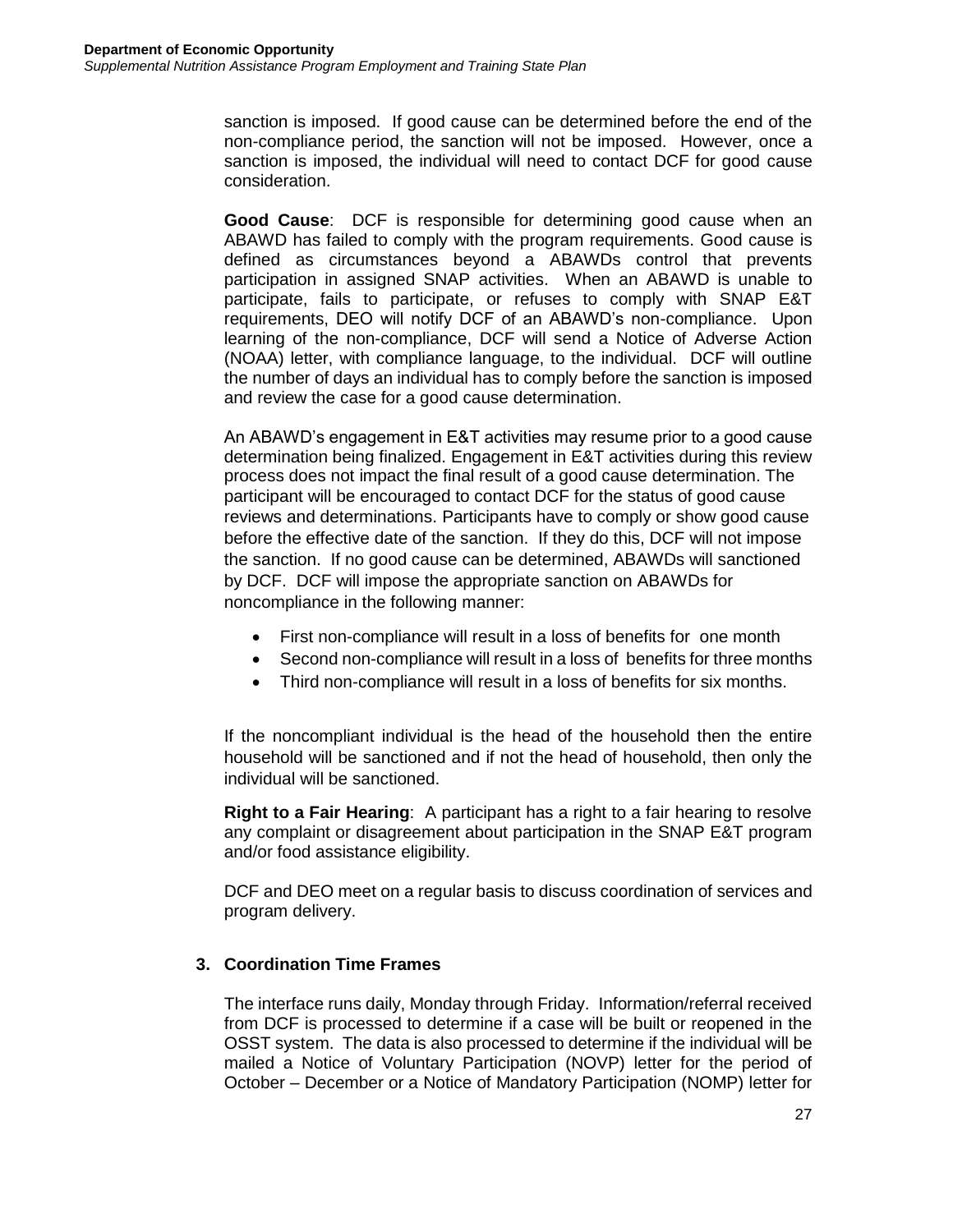the period of January – September, using the data received from the FLORIDA system. DCF also receives information from the workforce system and processes this information daily.

## **B. Interagency Coordination**

See Table 3 for details of Interagency Coordination. Coordination will occur at the state agency level and LWDB local level.

## **C. Contractual Arrangements**

DEO receives E&T funds directly but does not provide any direct employment and training services. All E&T services as well as other workforce programs are delivered through a grantee/sub grantee agreement with the LWDBs.

## **Part IV – Program Costs and Financial Management**

## **A. Planned Costs of the State E&T Program**

- **1. Operating Budget** See Table 4
- **2. Sources of E&T Funds** See Table 5

## **3. Justification of Education Costs**

According to the Food and Nutrition Act of 2008 (formerly known as the Food Stamp Act of 1977), the purpose of the E&T program is to assist members of households receiving SNAP benefits in gaining skills, training, work or experience that will help them become both employable and employed.

The goal of the program is to provide activities and services up to the point of employment. The Food and Nutrition Act of 2008 and 7 CFR 273.7 identify education and training as allowable components. This includes programs that improve basic skills and literacy or that improve employability.

In Florida, educational costs are met through other existing education programs when they are available. If funds are not available through other programs, SNAP (100 percent) funds may be used to pay the educational institution directly for costs associated with participation in this component. This is supported by federal law:

- The product or service must directly relate to an approved E&T program component.
- The product or service must be reasonable.
- The product or service must be necessary.
- The product or service cannot be tied to "barrier removal" activities that will exempt or excuse the participant from engagement in the program.
- The product or service is not available through another government program.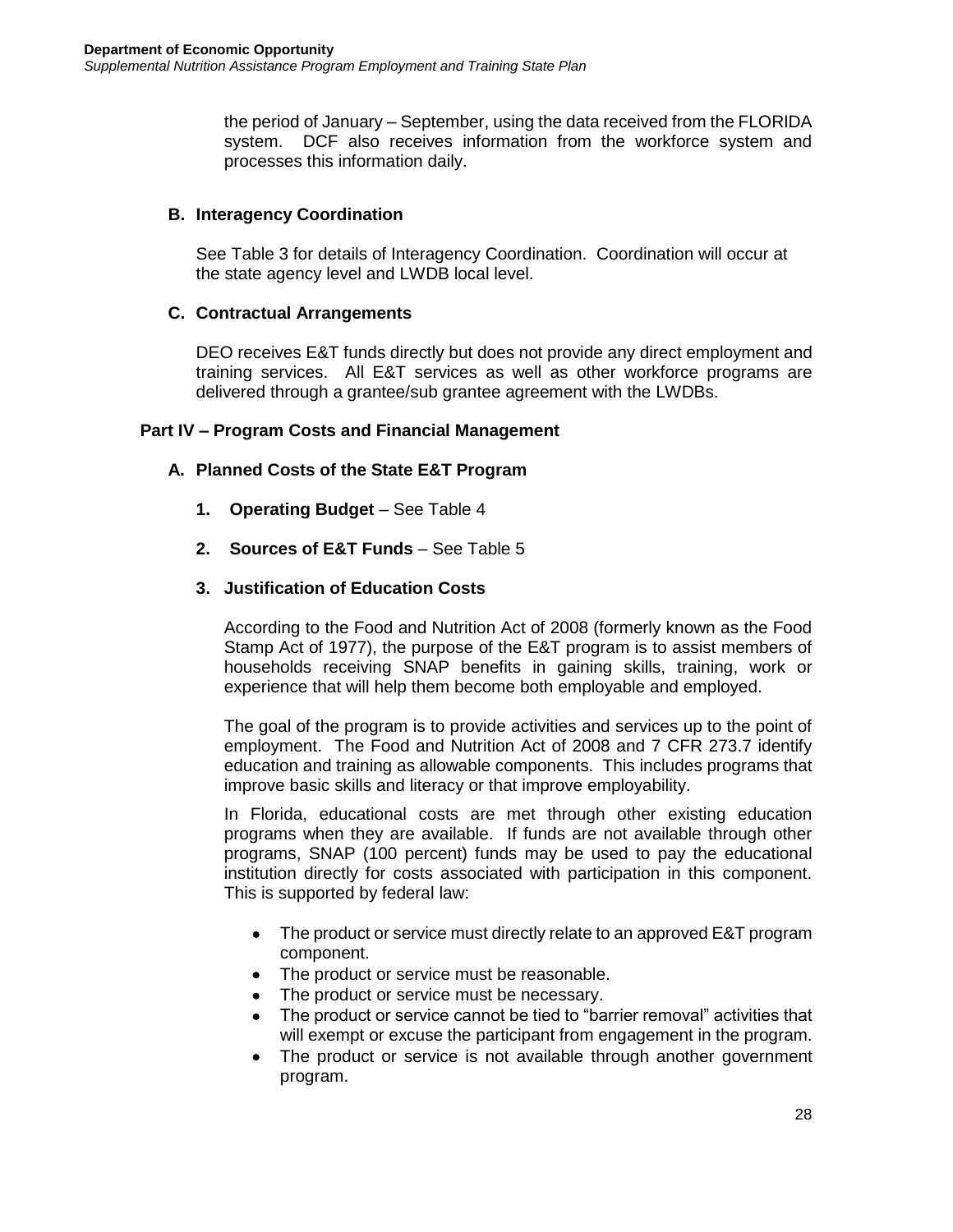- The product or service is not available at no cost to the participant in the community that meets the needs of the participant.
- The participant of an E&T program cannot be treated any differently than others participating in the program. If attendees of an activity would get a subsidy or the costs covered, additional fees applied to E&T participants cannot be covered with SNAP funds because they are being treated differently than all the other individuals. However, if the cost associated with the component is the same for all individuals, and all individuals must cover specific costs, the SNAP funds may be used to cover the difference as stated in 7 CFR 273.7.

SNAP 100 percent funds cannot be used to pay the participant directly for costs incurred. Florida is including education, training, job search training and vocational training as components for E&T participant engagement. Florida anticipates that regions will engage program participants in these activities and will need to use 100 percent funds to cover costs associated with component participation. This may include, but is not limited to:

- Tuition
- The cost of creating an education, training, job search training and/or vocational education program activity that meets the definition of the component (for example, a computer course that is created and hosted in the career center).

#### **B. Contracts**

As DEO receives the funding for the SNAP E&T program directly from the USDA, there is no longer a need for an interagency agreement for financial purposes. There will be an interagency agreement between the DEO and the DCF for programmatic purposes.

## **C. Participant Reimbursements**

| \$2,378,257 |
|-------------|
| \$2,881,067 |
| \$517,569   |
| \$423,107   |
| \$6,200,000 |
|             |
|             |
| \$0         |
| \$0         |
| \$0         |
| \$0         |
| \$0         |
|             |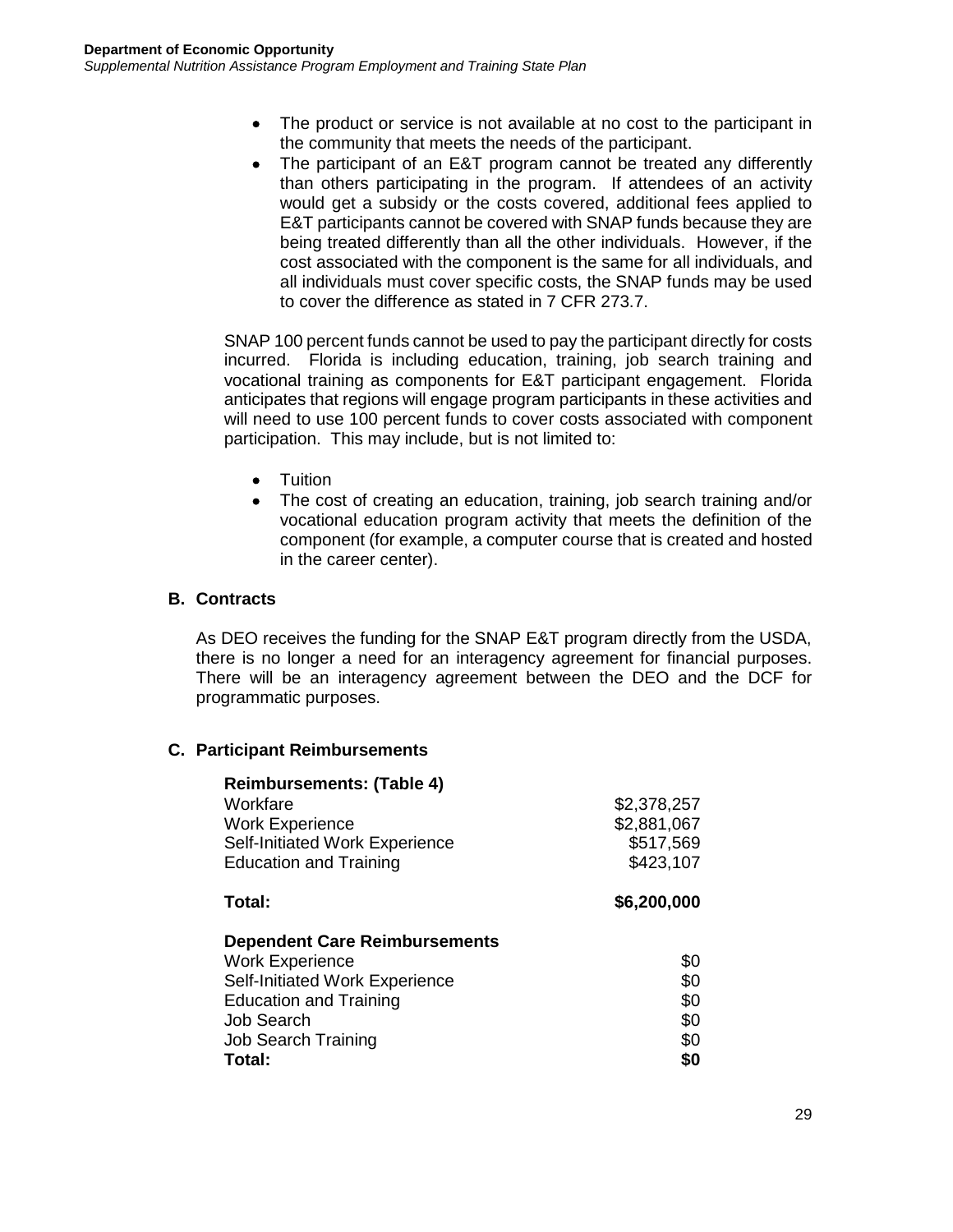General revenue funds are available for use for the state's 50 percent matching funds. Participant expenses for transportation and costs other than dependent care will be reimbursed by DEO using 50/50 funds for up to the actual cost of the participant expenses or the state agency's maximum reimbursement rate, whichever is lowest. These payments may be provided as reimbursement for expenses or in advance as payment for anticipated expenses in the coming month. Fifty/fifty funds may be used to allow LWDBs to hire staff and/or provide additional participant reimbursements directly, but this is based on funding availability, as well as other factors associated with program management.

Funds passed to the LWDBs, including 100 percent funds, may be used to pay for fingerprinting, drug tests, and background checks when needed to participate in SNAP components.

## **1. Method of Reimbursement**

Individuals participating in E&T program activities will be eligible to receive the FSR based on a demonstrated need for the reimbursement up to the State maximum. The activities are described as components in Part 1-C. Participants may also receive a FSR for attending or traveling to complete an orientation and assessment.

- If the individual is enrolled in the SNAP E&T program and travels to complete orientation and the initial assessment process, she or he may be reimbursed up to \$12.50 in transportation expenses.
- If the participant travels to complete only orientation on one day and assessment on a different day, she or he may be reimbursed up to \$12.50 in transportation expenses for each day.
- If the individual is enrolled in the SNAP E&T program and participates in a component during the month, she or he may be reimbursed up to \$25 in transportation expenses.
- If the participant travels to attend orientation and assessment and also participates in a program component during the same month, she or he may be reimbursed up to \$25 in transportation expenses for the month.

Reimbursements should not exceed \$25 in one "earned" month. The earned month is the calendar month in which the activity hours were completed and documented.

Participants must provide:

- Documentation verifying participation in program components.
- Documentation they incurred a transportation cost while participating in an activity. Acceptable forms of documentation include:

## o **Gas Receipts**

Case managers must review gas receipts closely to ensure that:

- They are requesting the correct reimbursement amount.
- They are requesting the reimbursement for gas only.
- The date on the receipt coincides with the date(s) the individual participated in the component.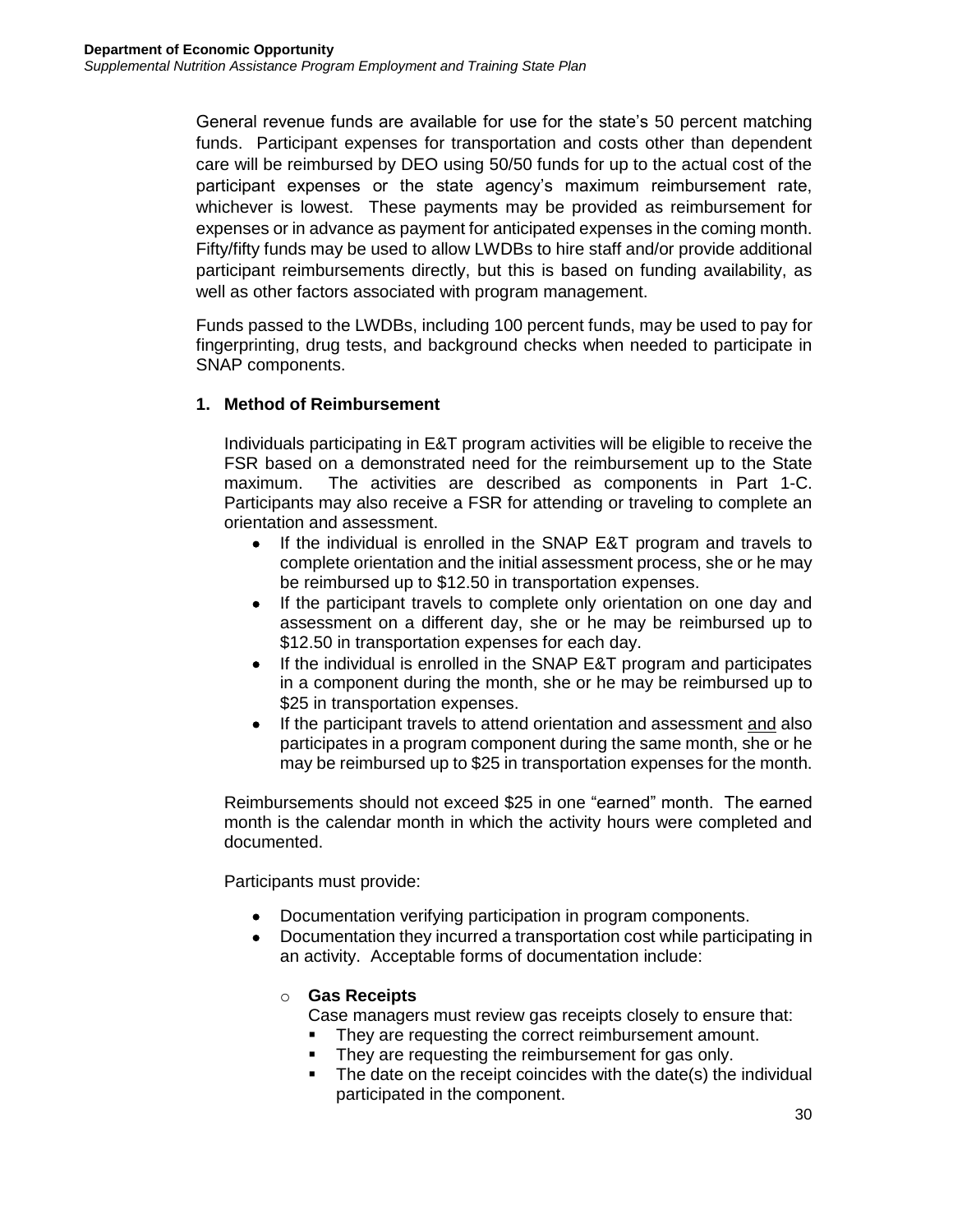#### o **Bus Pass Receipts**

**Participants must provide proof that they purchased the bus** pass, such as a receipt. The bus pass itself is not sufficient as proof of purchase.

#### o **Self Attestation Form**

- Self attestation forms are allowable and must include:
	- Dollar amount spent on transportation to participate in program components.
	- The month the reimbursement was earned.
	- The qualifying component.
	- Participant's signature, case manager's signature and the date.

A self-attestation form template has been developed for regions that wish to use it or as a guide to create such a form locally.

**NOTE:** Prior to being placed in a component, participants receive written notification of the opportunity to claim actual expenses up to the maximum levels for each component with documentation proving the expense occurred. In some cases, the LWDB can provide reimbursement for transportation at a cost less than what it costs the state agency. In those cases, the state will provide the LWDB with a portion of the 50/50 funds budgeted for transportation reimbursement to pay for the reduced cost of that reimbursement.

#### **2. Procedure for Reimbursement**

Reimbursements will be authorized by the LWDB and may include transportation or other costs such as, but not limited to, automobile gas, taxi, tools, clothing, and resume writing or printing. Reimbursements are made specifically for transportation.

The reimbursement requests are entered directly into the OSST system by way of the FSR Requests Screen. Participants receive Food Stamp Reimbursements on their EBT card.

Reimbursements may also be provided by local LWDBs that enter into an agreement with the state to receive match funds to provide reimbursements at the local level, if funding is available. The LWDB will be required to outline its process for ensuring the reimbursement does not exceed the state allowed maximum per month and follow the state guidelines. The LWDB will also be responsible for tracking the service in the OSST system.

DEO reserves the right to recoup FSR funds that were erroneously added to an individual's EBT card. DEO may also withhold an individual's future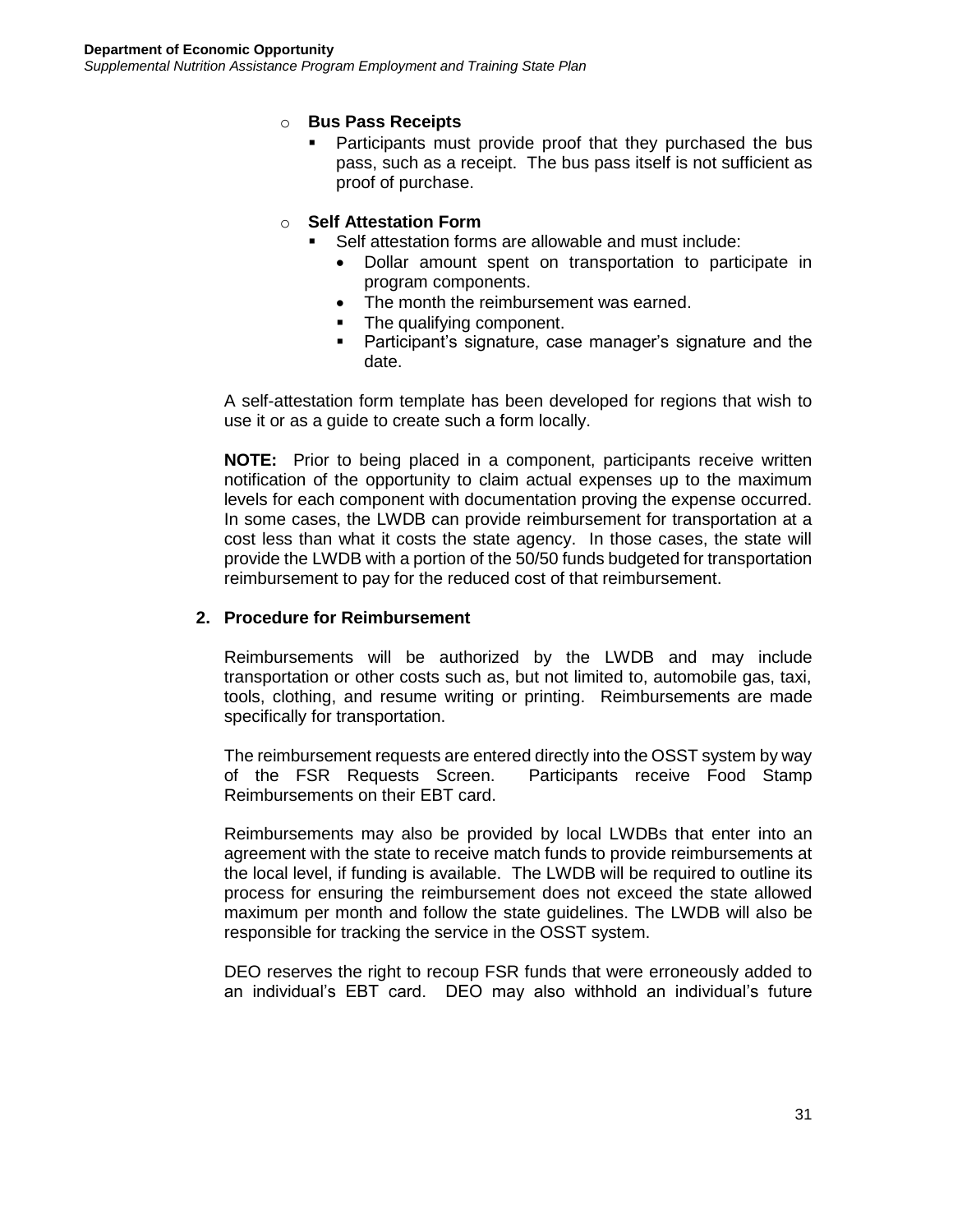reimbursements as necessary to make up for erroneous payments. If FSR benefits are withheld, the individual will be notified of this action in writing.

## **D. Cost Allocation**

**State level:** DEO staff devoted full-time to Florida's SNAP E&T program are direct charged. Costs of staff who work on other program activities are allocated based on methodologies in the state's cost allocation plan. Computer charges, including EBT and postage fees, expenses to support statewide quality assurance, training and technical assistance, monitoring, indirect costs and SNAP participant reimbursements for transportation are maintained at the state level. These costs are developed prior to the state fiscal year and revenue from state appropriation and federal 50 percent match and 100 percent SNAP funds are used to support these costs. Annual costs for the different categories of expenditures are as follows:

| <b>DEO Administrative Costs</b><br>Indirect<br><b>CareerSource Florida Costs</b><br>OSMIS/Legacy and Geo Sol Job Bank | \$1,116,335<br>\$31,500<br>\$79,840<br>\$52,500 |
|-----------------------------------------------------------------------------------------------------------------------|-------------------------------------------------|
| <b>EBT Fees</b><br>Postage<br><b>SNAP E&amp;T Participant Reimbursement</b>                                           | \$5,325<br>\$600,000                            |
| <b>Transportation and Other Costs</b>                                                                                 | \$6,200,000                                     |

**Local level:** The SNAP E&T service delivery and participant case management costs are incurred by the local LWDBs. The amount of funds available to each LWDB is a determined based on several variables.

- 1. The amount of funds provided by the USDA.
- 2. The amount of holdback necessary to support systems, WFI activities, job bank costs, program operations and state level administration. These costs are developed prior to the state fiscal year and agreed upon each year by the State Workforce Board. Such costs may be amended if funding from the USDA changes. The remaining dollars are distributed to the LWDBs operating SNAP E&T programs.
- 3. The counties that are offering an E&T program.
- 4. The number of work registrants by county. This will determine the workload in each SNAP county.

The amount of funds available to LWDBs is allocated to each SNAP county based on its share of the workload. All the funds allocated to each SNAP county are then added together by the LWDB to arrive at the LWDB regional allocation.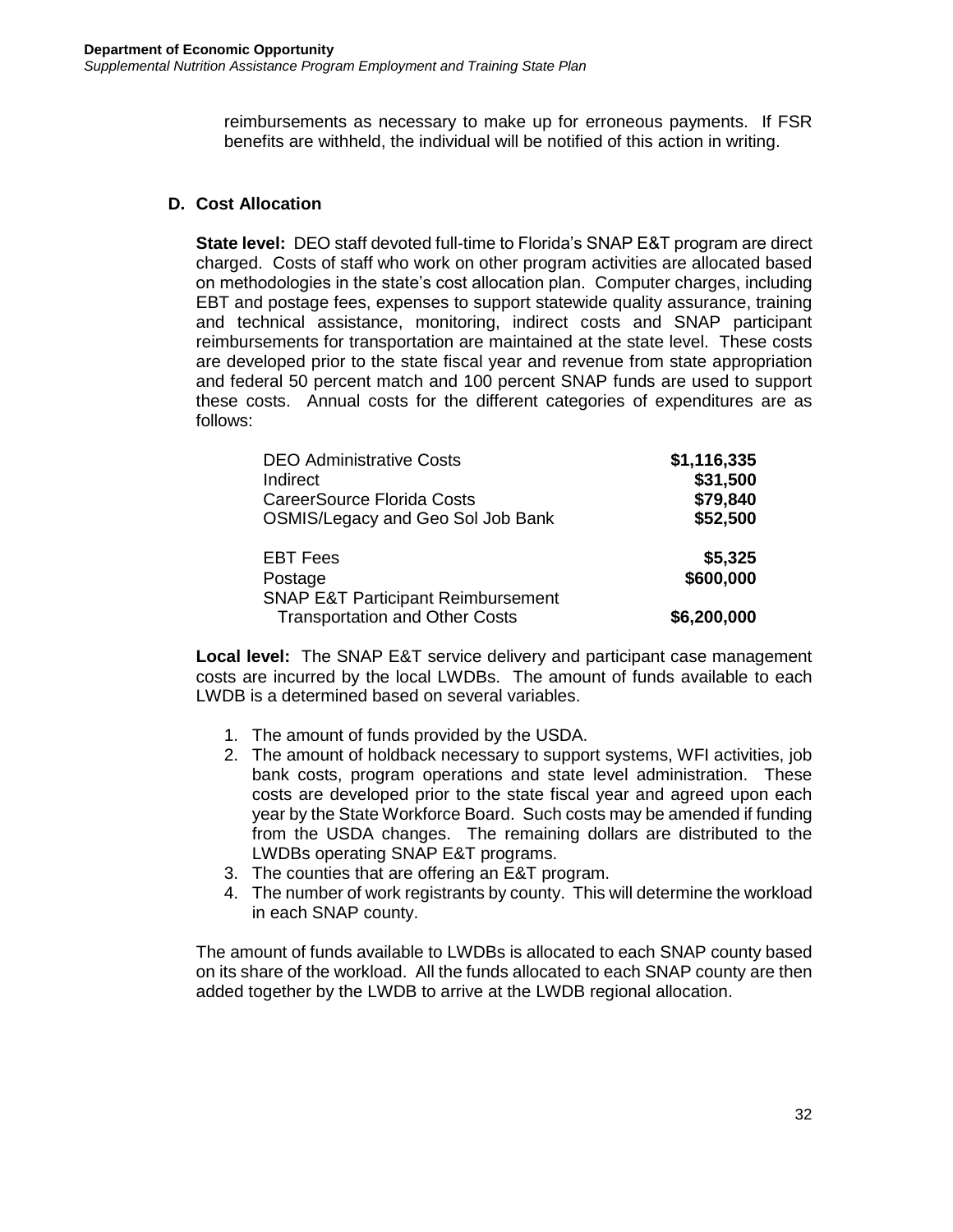#### **Caseload Requirement**

The USDA reported that 7 CFR 273.7 (c) (6) (ii) requires state agencies to submit a budget for activities and costs for which federal funds will be claimed, including the cost of case management. For the cost of case management to be claimed, the state agency must ensure that the volume of work being produced justifies the federally-funded position.

In compliance with the USDA's requirement, a standard of 50 participants for a fulltime employee or equivalent has been established by DEO for the LWDBs.

It's important to note that as the state prepares for the transition to a mandatory program for ABAWDs, the number of participants required per full-time employee, under the voluntary program, may fall below 50 in order to prepare for welcoming and engaging the ABAWDs expected to enter the program and Florida's workforce system.

## **Part V – Program Reporting and Management Information**

## **A. Method for Obtaining Counts of Work Registrants**

**Requirement:** The regulations require an initial count of the total number of work registrants in the state agency on the first day of each FFY. This count is included in the first quarter FNS–583 report. State agencies also report on a quarterly basis all participants who are newly work registered each month beginning in October. It is essential that state agencies accurately report these data elements so an actual count of work registrants for the year may be compiled. The State E&T Plan must contain a detailed description of exactly how the state agency arrives at the number of work registrants in the state on the first day of each fiscal year.

**Response:** The number of work registrants on the first day of the fiscal year is based on data extracted from DCFs automated information system, the FLORIDA system. The system records the number of new participants each month and is programmed with the capability to identify the number of food assistance recipients that are currently work registered in a given month.

## **B. Method for Ensuring an Unduplicated Work Registrant Count**

**Requirement:** The state agency has addressed whether the number of work registrants reported on Form FNS–583 is based on a duplicated or unduplicated count of individuals. By unduplicated, we mean that individuals included in the work registrant count as of October 31 are not included in any subsequent count of work registrants for the remaining months of the year; *and* individuals certified or registered more than once in a 12-month period are only reported as a work registrant once during that 12-month period.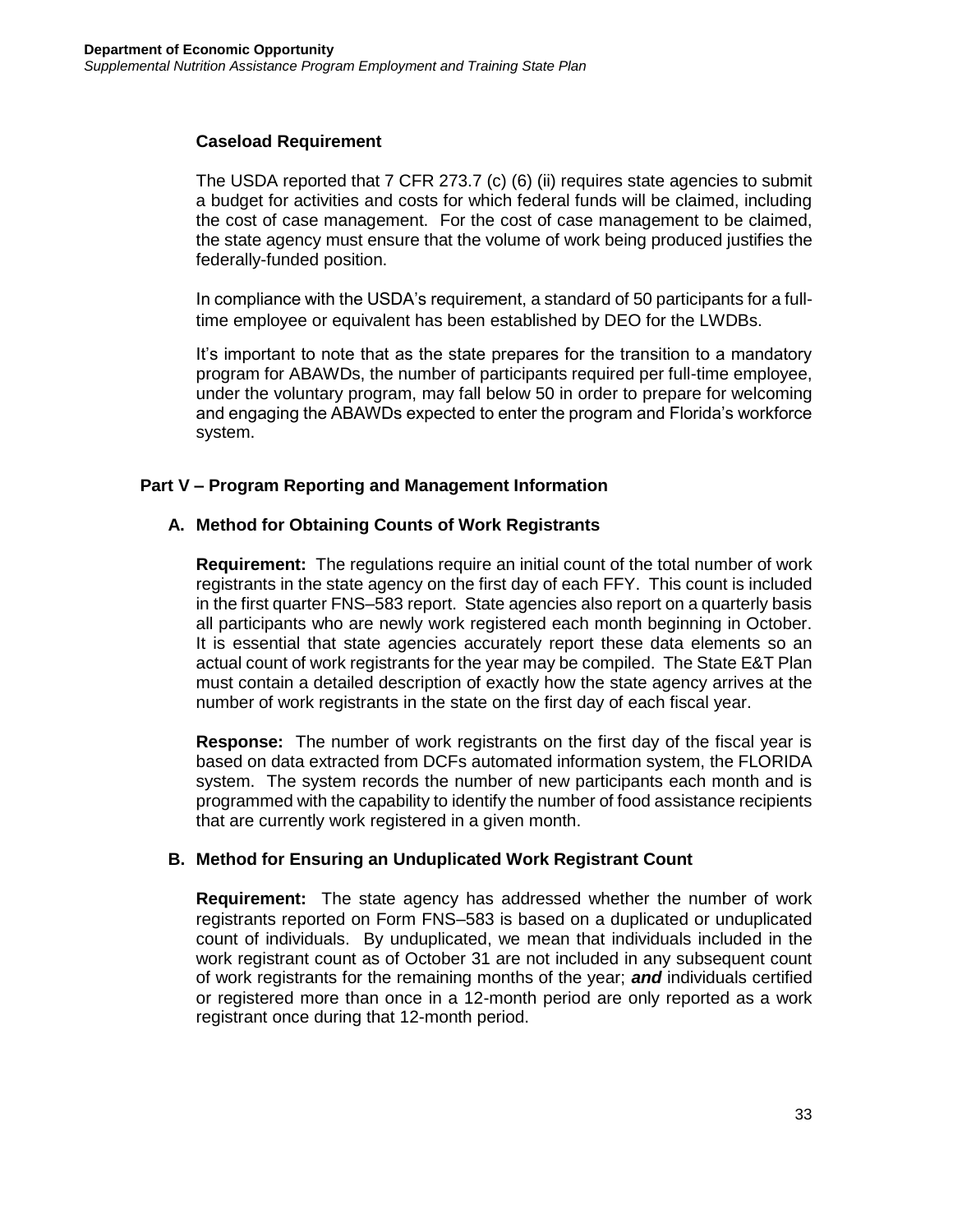**Response:** The FLORIDA system counts work registrants only at initial program registration. Work registrants are tracked by their social security number. The OSST system receives referrals directly from the FLORIDA System.

## **C. Methods of Meeting On-going Federal Reporting Requirement**

Florida has automated data collection in systems that provide information required on federal reports. This includes DCFs FLORIDA system and the workforce system.

- 1. Management Information System (MIS) Method
	- a. Type of MIS information is provided by a combination of automated reports.
	- b. Local reporting requirements
		- i. Will local agencies and service providers be required to submit regular reports? No, local agencies and service providers do not submit regular reports because data is entered in a statewide system used by all SNAP E&T program providers. The data is compiled from these systems directly.
		- ii. What information must local agencies and service providers report? E&T providers are required to record participant engagement in DEOs OSST system unless the data is compiled in another workforce system, such as EFM. To reduce duplication of data entry, engagement information placed in EFM may be used to determine participation in activities, such as job search, job search training, etc. Information entered in the data entry systems include, but is not limited to:
			- a. Activities to which participants are assigned.
			- b. Participation in activities.
			- c. Outcome of participation in activities.
			- d. Participant eligibility for the Food Stamp Reimbursement.
			- e. Participant entry into employment.
		- iii. How frequently must local agencies and service providers report? The LWDBs enter data in the systems regularly. Data is compiled both monthly and quarterly to review E&T engagement and program participation.
- 2. Organizational Responsibility for E&T Reporting: Describe where responsibility for E&T reporting is organizationally located at the State level. Include the name of the persons, department, agency and phone number for the persons responsible for each of the subcategories below:
	- a. Responsibility for nonfinancial E&T reporting:

Department of Children and Families Office of Economic Self-Sufficiency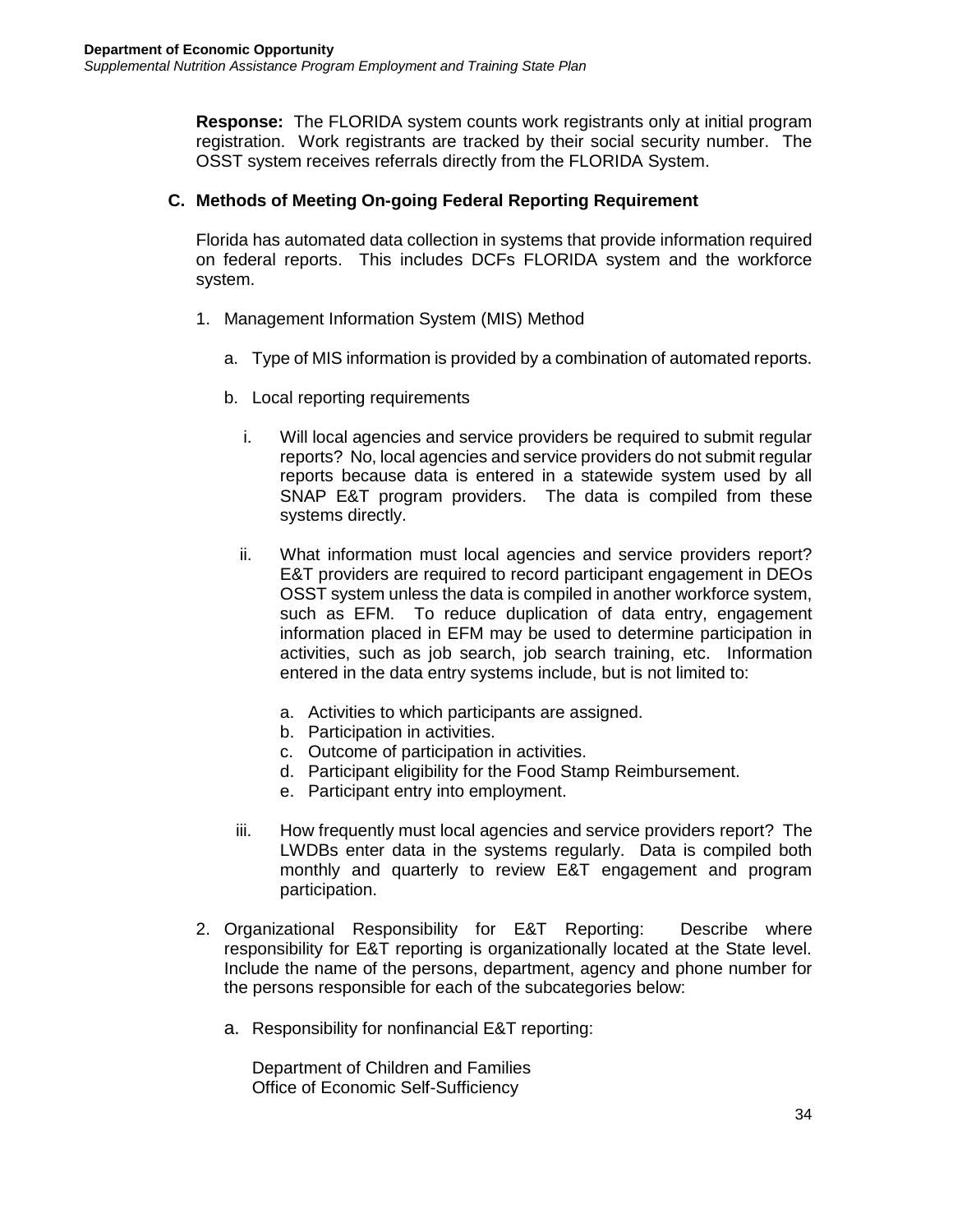Building J, Room 407A 1317 Winewood Boulevard Tallahassee, FL 32399-0700

Department of Economic Opportunity One-Stop and Program Support 107 East Madison Street Caldwell Building Tallahassee, FL 32399-4134

b. Responsibility for financial E&T reporting:

Department of Economic Opportunity One-Stop and Program Support 107 East Madison Street Caldwell Building Tallahassee, FL 32399-4134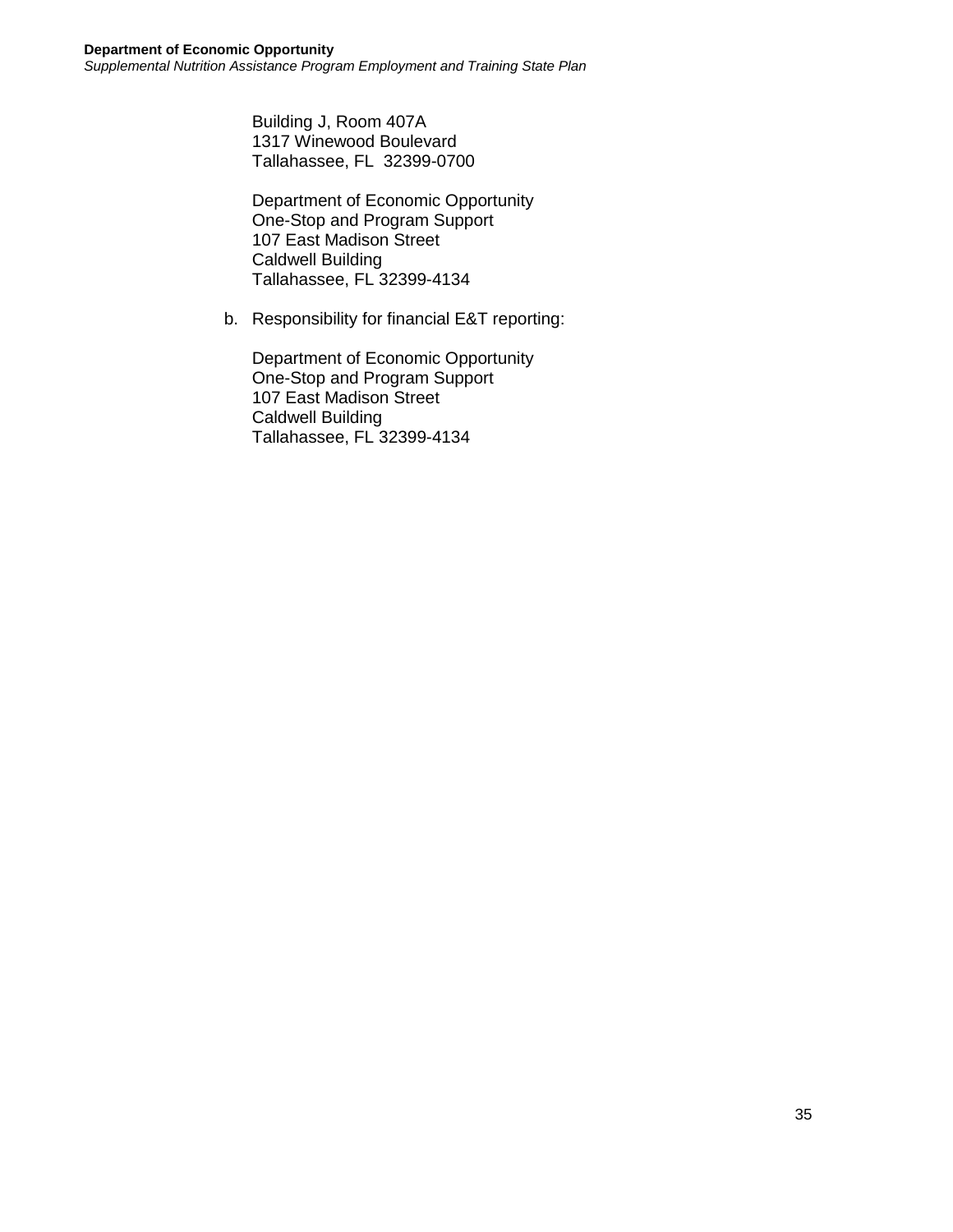## **Part VI – Tables**

 $\Gamma$ 

## **Table 1 Estimated Participant Levels Fiscal Year 2016**

| А. | Anticipated number of work registrants in the state during the fiscal year.                                                     | 1,517,645   |
|----|---------------------------------------------------------------------------------------------------------------------------------|-------------|
| В. | List planned exemption categories and the number of work registrants expected to be<br>included in each during the fiscal year. |             |
|    | 1. ABAWDs who are in Labor Surplus Areas (LSAs)                                                                                 | $\mathbf 0$ |
|    | 2. All SNAP Mandatory Non-ABAWDs                                                                                                | 954,138     |
|    | <b>Total Exemptions</b>                                                                                                         | 954,138     |
| C. | Percent of all work registrants exempt from E&T.                                                                                | 62.9        |
| D. | Number of E&T mandatory participants.                                                                                           | 563,507     |
| Ε. | Anticipated number of ABAWDs in the state during the fiscal year.                                                               | 563,507     |
| F. | Anticipated number of ABAWDS in waived areas in the state during the fiscal year.                                               | $\mathbf 0$ |
| G. | Anticipated number of ABAWDs to be exempted under the State's 15 percent exemption<br>allowance during the fiscal year.         | $\mathbf 0$ |
| Η. | Number of at-risk ABAWDs expected in the State during the fiscal year.                                                          | 563,507     |

┑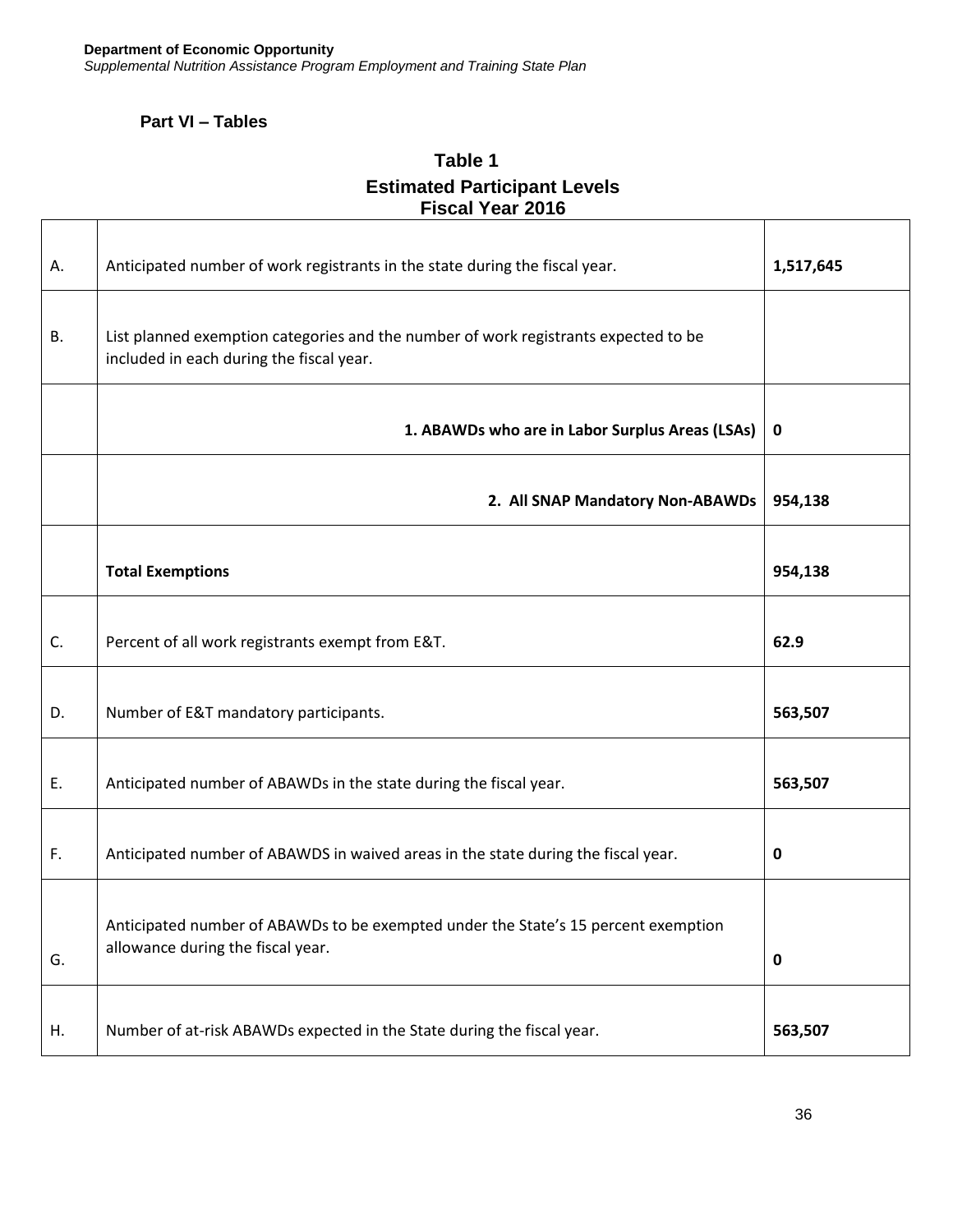*Supplemental Nutrition Assistance Program Employment and Training State Plan*

## **Table 2 Estimated E&T Placements Fiscal Year 2016**

| 1. | Number of ABAWD applicants and recipients expected to begin a qualifying ABAWD<br>component during the FFY, unduplicated.                                             | 563.507 |
|----|-----------------------------------------------------------------------------------------------------------------------------------------------------------------------|---------|
| 2. | Number of all other applicants and recipients (including ABAWDs involved in non-qualifying<br>activities) expected to begin a component during the FFY, unduplicated. | 3,277   |
| 3. | Total number of applicants and recipients the State agency expects to begin a component<br>during the FFY, unduplicated.                                              | 566,784 |

## **Estimated Individual Participation Fiscal Year 2016**

|     | .                                                                                |         |  |  |  |  |
|-----|----------------------------------------------------------------------------------|---------|--|--|--|--|
| . . | Number of individuals expected to participate in the E&T program during the FFY, | 566.784 |  |  |  |  |
|     | unduplicated.                                                                    |         |  |  |  |  |

#### **Estimated ABAWD Activity Fiscal Year 2016**

| 150u110u12010 |                                                                |         |  |  |
|---------------|----------------------------------------------------------------|---------|--|--|
| L.            | Number of workfare slots expected to be filled by ABAWDS.      | 216.161 |  |  |
| Z.            | Number of education and training slots to be filled by ABAWDS. | 38.431  |  |  |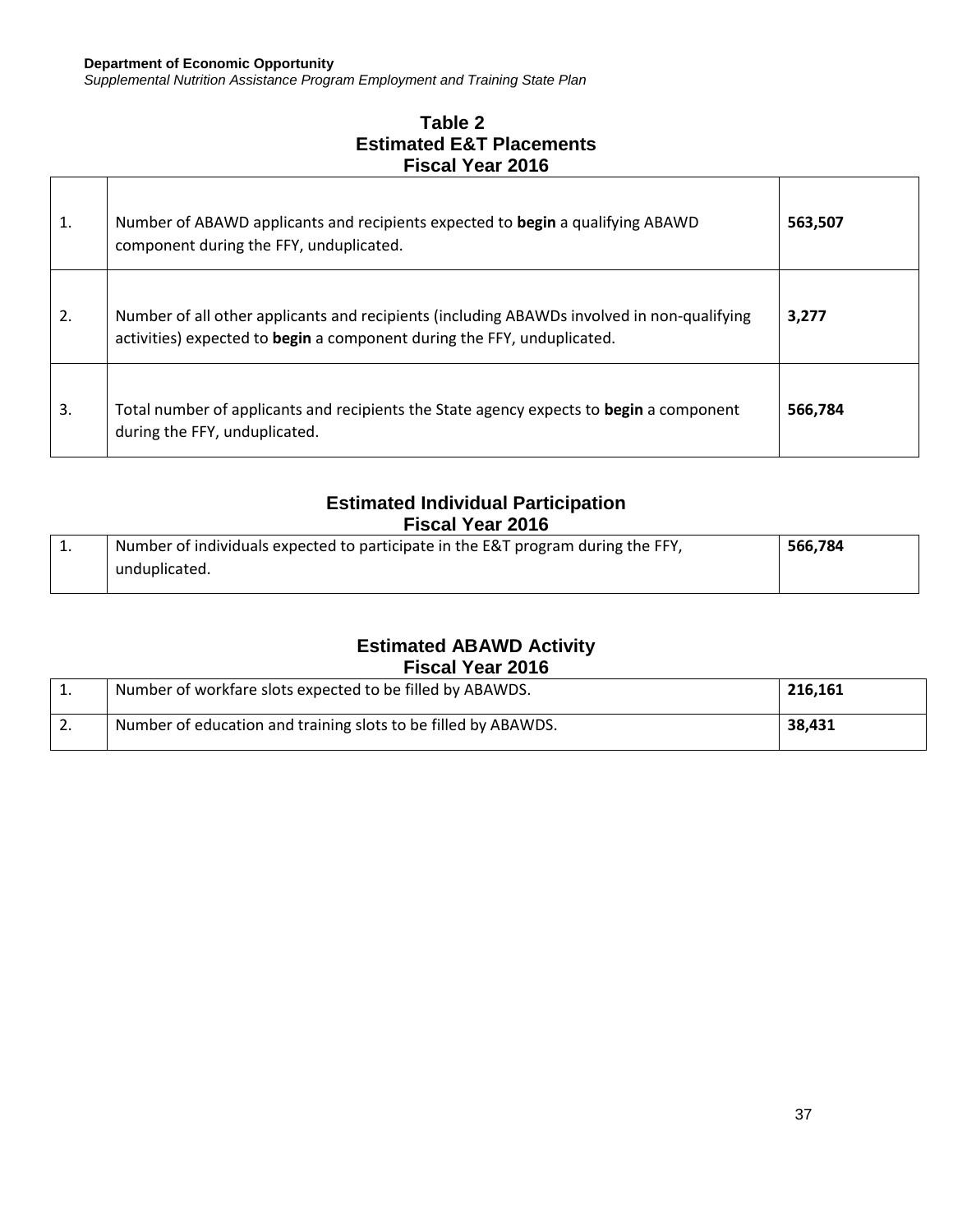**Table 3 Summary of Interagency Coordination for the E&T Program in Fiscal Year 2016**

| <b>Areas of Coordination</b>                                                       | Agencies: list all agencies involved                                                                                                                                                                                                                                         | <b>Number of Placements</b> | <b>Methods of Coordination</b>                                                             |  |
|------------------------------------------------------------------------------------|------------------------------------------------------------------------------------------------------------------------------------------------------------------------------------------------------------------------------------------------------------------------------|-----------------------------|--------------------------------------------------------------------------------------------|--|
|                                                                                    |                                                                                                                                                                                                                                                                              | <b>Expected</b>             |                                                                                            |  |
| 1. Delivers an E&T component                                                       | DEO does not provide direct customer<br>services but participates in the development<br>of program elements. LWDB designated<br>providers, educational institutions,<br>employers, businesses, and community<br>agencies offer services directly to program<br>participants. | 563,507                     | Statewide and local<br>interagency agreements and<br>memorandums of<br>understanding (MOU) |  |
| 2. E&T program delivers a<br>service for another agency or<br>program              | N/A                                                                                                                                                                                                                                                                          | N/A                         | N/A                                                                                        |  |
| 3. Joint component of the E&T<br>program and another agency or<br>program          | N/A                                                                                                                                                                                                                                                                          | N/A                         | N/A                                                                                        |  |
| 4. Referral of individuals from<br>the E&T program to another<br>program or agency | <b>WIOA/TAA programs</b>                                                                                                                                                                                                                                                     | 518                         | Local agreements, as well as<br>local operating procedures                                 |  |
| 5. Other forms of coordination<br>(be specific)                                    | N/A                                                                                                                                                                                                                                                                          | N/A                         | N/A                                                                                        |  |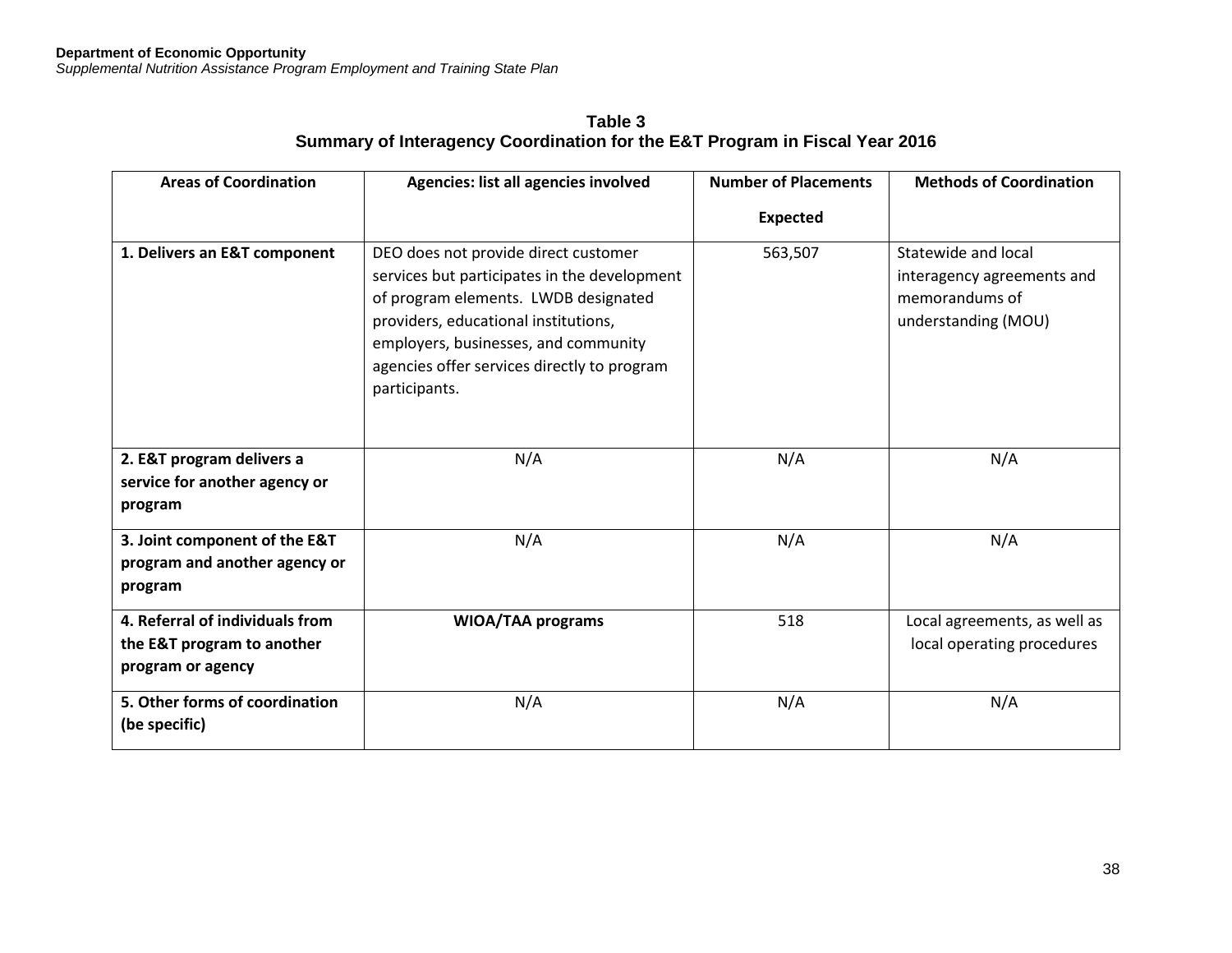## **TABLE 4: OPERATING BUDGET ════════════════════════════════════════════════════════════════════════════════════**

## **OPERATING BUDGET FISCAL YEAR 2016**

| Components                        | <b>State Agency Costs</b><br>Salary & Benefits        | Contractual<br>Costs<br><b>Other Costs</b> |             | Participant Reimbursement<br>(State plus Federal)<br>Transportation &<br>Dependent Care |                    | <b>State Agency Cost for</b><br>Dependent Care<br>Services | Total       |
|-----------------------------------|-------------------------------------------------------|--------------------------------------------|-------------|-----------------------------------------------------------------------------------------|--------------------|------------------------------------------------------------|-------------|
|                                   |                                                       |                                            |             |                                                                                         | <b>Other Costs</b> |                                                            |             |
| <b>Work Experience</b>            |                                                       |                                            |             |                                                                                         |                    |                                                            |             |
| 46.47%                            | \$331,090                                             | \$545,078                                  | \$4,370,026 | \$0                                                                                     | \$2,881,067        | \$0                                                        | \$8,127,261 |
| Self-Initiated Work<br>Experience |                                                       |                                            |             |                                                                                         |                    |                                                            |             |
| 8.35%                             | \$59,479                                              | \$97,922                                   | \$785,052   | \$0                                                                                     | \$517,569          | \$0                                                        | \$1,460,022 |
| Education                         |                                                       |                                            |             |                                                                                         |                    |                                                            |             |
| 6.82%                             | \$48,623                                              | \$80,049                                   | \$641,773   | \$0                                                                                     | \$423,107          | \$0                                                        | \$1,193,552 |
| Workfare                          |                                                       |                                            |             |                                                                                         |                    |                                                            |             |
| 38.36%                            | \$273,308                                             | \$449,951                                  | \$3,607,361 | \$0                                                                                     | \$2,378,257        | \$0                                                        | \$6,708,877 |
| <b>Total Component Costs</b>      |                                                       |                                            |             |                                                                                         | \$17,489,712       |                                                            |             |
|                                   | <b>Overall State Agency E&amp;T Operational Costs</b> |                                            |             |                                                                                         |                    | \$1,885,500                                                |             |

**Total State E&T Costs \$17,489,712**